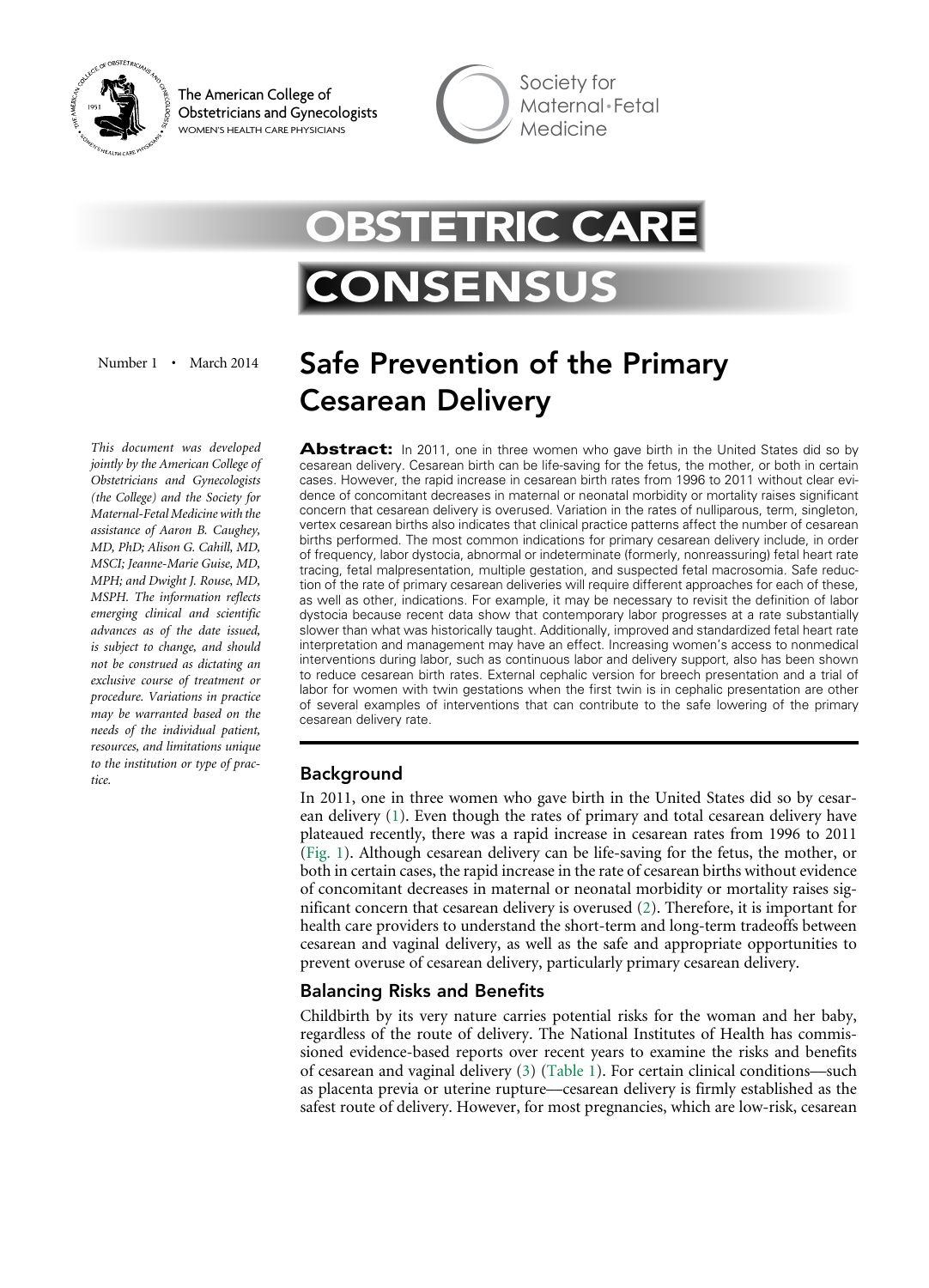<span id="page-1-0"></span>

**Fig. 1.** U.S. delivery rates, 1989–2011. Data from National Vital Statistics. Abbreviations: CD, cesarean delivery; VBAC, vaginal birth after cesarean delivery . \*Percent of women who have a vaginal birth after prior cesarean delivery. <sup>†</sup>Rate based on total number of deliveries. (Data from Martin JA, Hamilton BE, Ventura SJ, Osterman MJ, Mathews TJ. Births: final data for 2011. Natl Vital Stat Rep 2013;62(2):1–90.) [^](#page-0-0)

<span id="page-1-1"></span>delivery appears to pose greater risk of maternal morbidity and mortality than vaginal delivery ([4](#page-13-3)) (Table 1).

<span id="page-1-2"></span>It is difficult to isolate the morbidity caused specifically by route of delivery. For example, in one of the few randomized trials of approach to delivery, women with a breech presentation were randomized to undergo planned cesarean delivery or planned vaginal delivery, although there was crossover in both treatment arms ([5](#page-13-4)). In this study, at 3-month follow-up, women were more likely to have urinary, but not fecal, incontinence if they had been randomized to the planned vaginal delivery group. However, this difference was no longer significant at 2-year follow-up [\(6\)](#page-13-5). Because of the size of this randomized trial, it was not powered to look at other measures of maternal morbidity.

<span id="page-1-3"></span>A large population-based study from Canada found that the risk of *severe maternal morbidities*––defined as hemorrhage that requires hysterectomy or transfu<span id="page-1-5"></span><span id="page-1-4"></span>sion, uterine rupture, anesthetic complications, shock, cardiac arrest, acute renal failure, assisted ventilation, venous thromboembolism, major infection, or inhospital wound disruption or hematoma-was increased threefold for cesarean delivery as compared with vaginal delivery (2.7% versus 0.9%, respectively) ([7\)](#page-13-6). There also are concerns regarding the long-term risks associated with cesarean delivery, particularly those associated with subsequent pregnancies. The incidence of placental abnormalities, such as placenta previa, in future pregnancies increases with each subsequent cesarean delivery, from 1% with one prior cesarean delivery to almost 3% with three or more prior cesarean deliveries. In addition, an increasing number of prior cesareans is associated with the morbidity of placental previa: after three cesarean deliveries, the risk that a placenta previa will be complicated by placenta accreta is nearly 40% ([8](#page-13-7)). This combination of complications not only significantly increases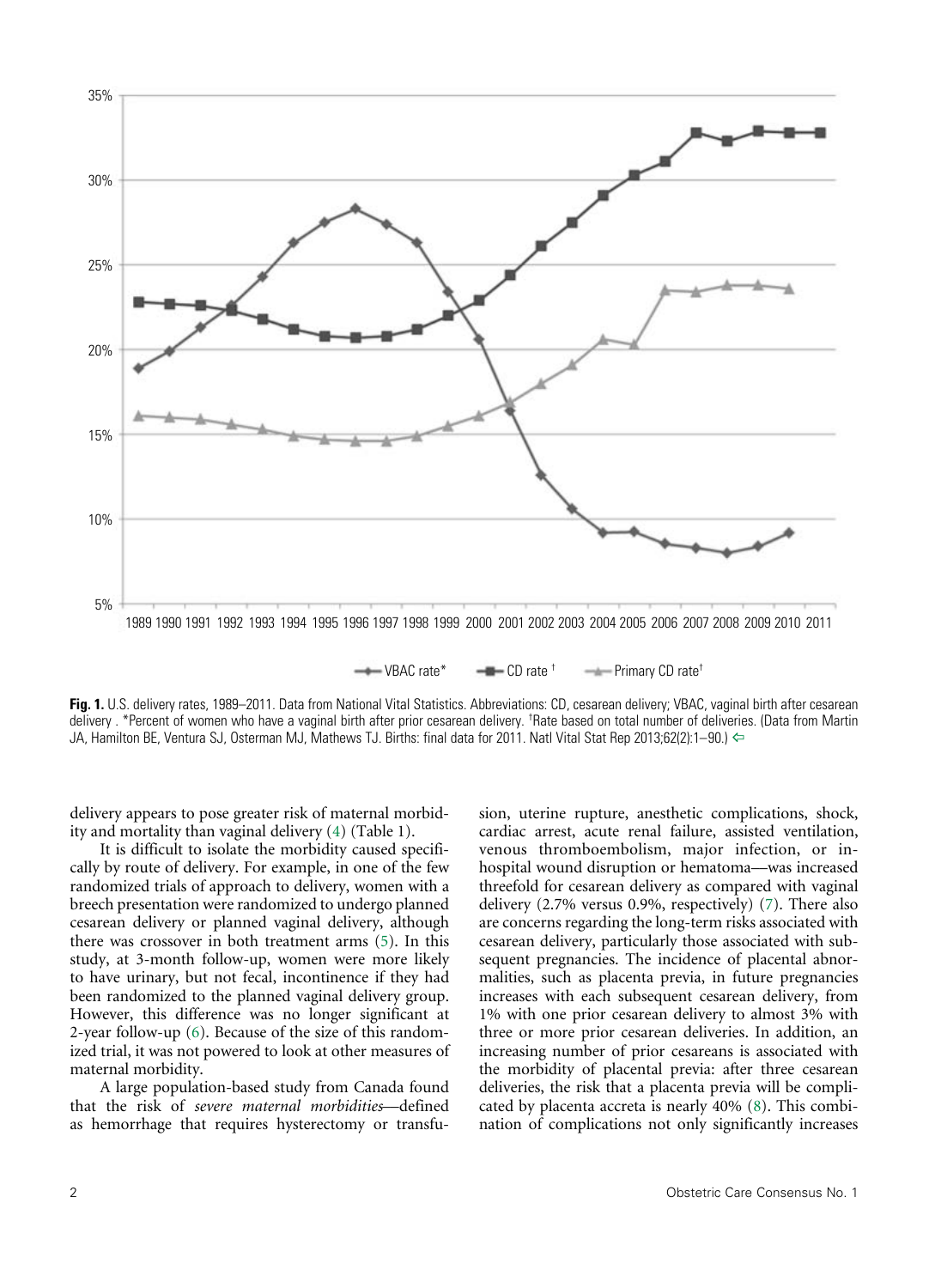#### <span id="page-2-0"></span>Table 1. Risk of Adverse Maternal and Neonatal Outcomes by Mode of Delivery

| <b>Outcome</b>                                                  | <b>Risk</b>                                                                                                                               |                               |  |
|-----------------------------------------------------------------|-------------------------------------------------------------------------------------------------------------------------------------------|-------------------------------|--|
| Maternal                                                        | Vaginal Delivery                                                                                                                          | Cesarean Delivery             |  |
| Overall severe morbidity and mortality* <sup>†</sup>            | 8.6%                                                                                                                                      | $9.2\%$ *                     |  |
|                                                                 | $0.9\%$                                                                                                                                   | $2.7\%$ <sup>†</sup>          |  |
| Maternal mortality <sup>#</sup>                                 | 3.6:100,000                                                                                                                               | 13.3:100,000                  |  |
| Amniotic fluid embolism <sup>§</sup>                            | $3.3 - 7.7:100,000$                                                                                                                       | 15.8:100,000                  |  |
| Third-degree or fourth-degree perineal laceration <sup>  </sup> | $1.0 - 3.0\%$                                                                                                                             | NA (scheduled delivery)       |  |
| Placental abnormalities <sup>1</sup>                            | Increased with prior cesarean delivery versus vaginal delivery, and risk continues<br>to increase with each subsequent cesarean delivery. |                               |  |
| Urinary incontinence <sup>#</sup>                               | No difference between cesarean delivery and vaginal delivery at 2 years.                                                                  |                               |  |
| Postpartum depression                                           | No difference between cesarean delivery and vaginal delivery.                                                                             |                               |  |
| Neonatal                                                        | Vaginal Delivery                                                                                                                          | Cesarean Delivery             |  |
| Laceration**                                                    | NA.                                                                                                                                       | $1.0 - 2.0\%$                 |  |
| Respiratory morbidity**                                         | $< 1.0\%$                                                                                                                                 | $1.0 - 4.0\%$ (without labor) |  |
| Shoulder dystocia                                               | $1.0 - 2.0\%$                                                                                                                             | $0\%$                         |  |

Abbreviations: CI, confidence interval; NA, not available; NICU, neonatal intensive care unit; OR, odds ratio; RR, relative risk.

\*Overall severe morbidity and mortality defined as one or more of the following: death, postpartum bleeding, genital tract injury; wound disruption, wound infection, or both; systemic infection. Data from Hofmeyr GJ, Barrett JF, Crowther CA. Planned caesarean section for women with a twin pregnancy. Cochrane Database of Systematic Reviews 2011, Issue 12. Art. No.: CD006553. DOI: [10.1002/14651858.CD006553.pub2](http://www.ncbi.nlm.nih.gov/pubmed/22161406).

† Overall severe morbidity and mortality defined as any one of the following: death, hemorrhage requiring hysterectomy or transfusion; uterine rupture; anesthetic complications; shock; cardiac arrest; acute renal failure; assisted ventilation venous thromboembolic event; major infection; in-hospital wound disruption, wound hematoma, or both. Data from Liu S, Liston RM, Joseph KS, Heaman M, Sauve R, Kramer MS. Maternal mortality and severe morbidity associated with low-risk planned cesarean delivery versus planned vaginal delivery at term. Maternal Health Study Group of the Canadian Perinatal Surveillance System. [CMAJ 2007;176:455–60.](http://www.ncbi.nlm.nih.gov/pubmed/17296957)

‡ Data from Deneux-Tharaux C, Carmona E, Bouvier-Colle MH, Breart G. Postpartum maternal mortality and cesarean delivery. [Obstet Gynecol 2006;108:541–8.](http://journals.lww.com/greenjournal/Fulltext/2006/09000/Postpartum_Maternal_Mortality_and_Cesarean.12.aspx)

§ Data from Abenhaim HA, Azoulay L, Kramer MS, Leduc L. Incidence and risk factors of amniotic fluid embolisms: a population-based study on 3 million births in the United States. Am J Obstet Gynecol 2008:199:49 e1-49.e8.

||Data from Hofmeyr GJ, Barrett JF, Crowther CA. Planned caesarean section for women with a twin pregnancy. Cochrane Database of Systematic Reviews 2011, Issue 12. Art. No.: CD006553. DOI: [10.1002/14651858.CD006553.pub2](http://www.ncbi.nlm.nih.gov/pubmed/22161406).

¶Silver RM, Landon MB, Rouse DJ, Leveno KJ, Spong CY, Thom EA, et al. Maternal morbidity associated with multiple repeat cesarean deliveries. National Institute of Child Health and Human Development Maternal-Fetal Medicine Units Network. [Obstet Gynecol 2006;107:1226–32](http://journals.lww.com/greenjournal/Fulltext/2006/06000/Maternal_Morbidity_Associated_With_Multiple_Repeat.4.aspx).

# Data from Hannah ME, Whyte H, Hannah WJ, Hewson S, Amankwah K, Cheng M, et al. Maternal outcomes at 2 years after planned cesarean section versus planned vaginal birth for breech presentation at term: the international randomized Term Breech Trial. Term Breech Trial Collaborative Group. [Am J Obstet Gynecol 2004;191:917–27.](http://www.ncbi.nlm.nih.gov/pubmed/15467565)

\*\*Data from Gregory KD, Jackson S, Korst L, Fridman M. Cesarean versus vaginal delivery: whose risks? Whose benefits? [Am J Perinatol 2012;29:7–18](http://www.ncbi.nlm.nih.gov/pubmed/21833896).

<span id="page-2-2"></span>maternal morbidity but also increases the risk of adverse neonatal outcomes, such as neonatal intensive care unit admission and perinatal death (3, [9,](#page-13-10) [10\)](#page-13-11). Thus, although the initial cesarean delivery is associated with some increases in morbidity and mortality, the downstream effects are even greater because of the risks from repeat cesareans in future pregnancies [\(11\)](#page-13-12).

#### <span id="page-2-3"></span>Indications for Primary Cesarean

<span id="page-2-1"></span>There is great regional variation by state in the rate of total cesarean delivery across the United States, ranging from a low of 23% to a high of nearly 40% ([Fig. 2](#page-3-0)). Variation in the rates of nulliparous term singleton vertex cesarean births indicates that clinical practice patterns affect the number of cesarean births performed. There also is substantial hospital-level variation. Studies <span id="page-2-4"></span>have shown a 10-fold variation in the cesarean delivery rate across hospitals in the United States, from 7.1% to 69.9%, and a 15-fold variation among low-risk women, from 2.4% to 36.5% [\(12\)](#page-13-8). Studies that have evaluated the role of maternal characteristics, such as age, weight, and ethnicity, have consistently found these factors do not account fully for the temporal increase in the cesarean delivery rate or its regional variations [\(13–15](#page-13-9)). These findings suggest that other potentially modifiable factors, such as patient preferences and practice variation among hospitals, systems, and health care providers, likely contribute to the escalating cesarean delivery rates.

<span id="page-2-5"></span>In order to understand the degree to which cesarean deliveries may be preventable, it is important to know why cesareans are performed. In a 2011 populationbased study, the most common indications for primary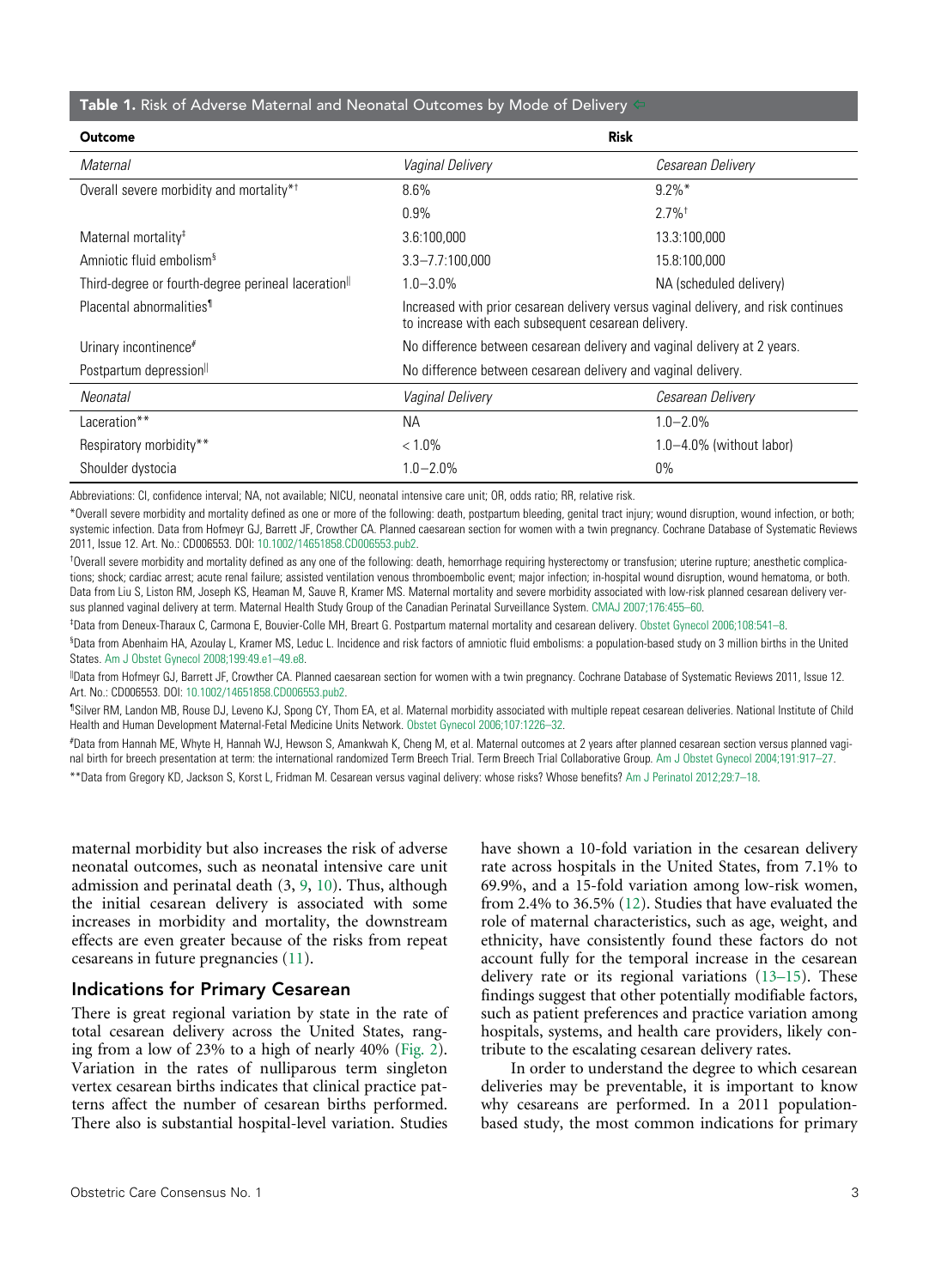<span id="page-3-0"></span>

**Fig. 2.** U.S. total cesarean delivery rates by state, 2010. (Data from Martin JA, Hamilton BE, Ventura SJ, Osterman MJ, Mathews TJ. Births: final data for 2011. Natl Vital Stat Rep 2013;62(2):1–90.) ←

<span id="page-3-2"></span><span id="page-3-1"></span>cesarean delivery included, in order of frequency, labor dystocia, abnormal or indeterminate (formerly, nonreassuring) fetal heart rate tracing, fetal malpresentation, multiple gestation, and suspected fetal macrosomia ([Fig. 3](#page-4-0)) [\(16\)](#page-13-13). Arrest of labor and abnormal or indeterminate fetal heart rate tracing accounted for more than one half of all primary cesarean deliveries in the study population. Safe reduction of the rate of primary cesarean deliveries will require different approaches for each of these indications. For example, it may be necessary to revisit the definition of labor dystocia because recent data show that contemporary labor progresses at a rate substantially slower than what has been historically taught. Improved and standardized fetal heart rate interpretation and management also may have an effect. Increasing women's access to nonmedical interventions during labor, such as continuous labor support, also has been shown to reduce cesarean birth rates. External cephalic version for breech presentation and a trial of labor for women with twin gestations when the first twin is in cephalic presentation also can contribute to the safe lowering of the primary cesarean delivery rate.

# Clinical Management Questions and Answers

#### ◗ *What is the appropriate definition of abnormally progressing first-stage labor?*

#### *Definition of Abnormal First-Stage Labor*

<span id="page-3-3"></span>The first stage of labor has been historically divided into the latent phase and the active phase based on the work by Friedman in the 1950s and beyond. The *latent phase of labor* is defined as beginning with maternal perception of regular contractions ([17](#page-14-0)). On the basis of the 95th percentile threshold, historically, the latent phase has been defined as prolonged when it exceeds 20 hours in nulliparous women and 14 hours in multiparous women [\(18\)](#page-14-1). The *active phase of labor* has been defined as the point at which the rate of change of cervical dilation significantly increases.

<span id="page-3-4"></span>Active phase labor abnormalities can be categorized either as protraction disorders (slower progress than normal) or arrest disorders (complete cessation of progress). Based on Friedman's work, the traditional definition of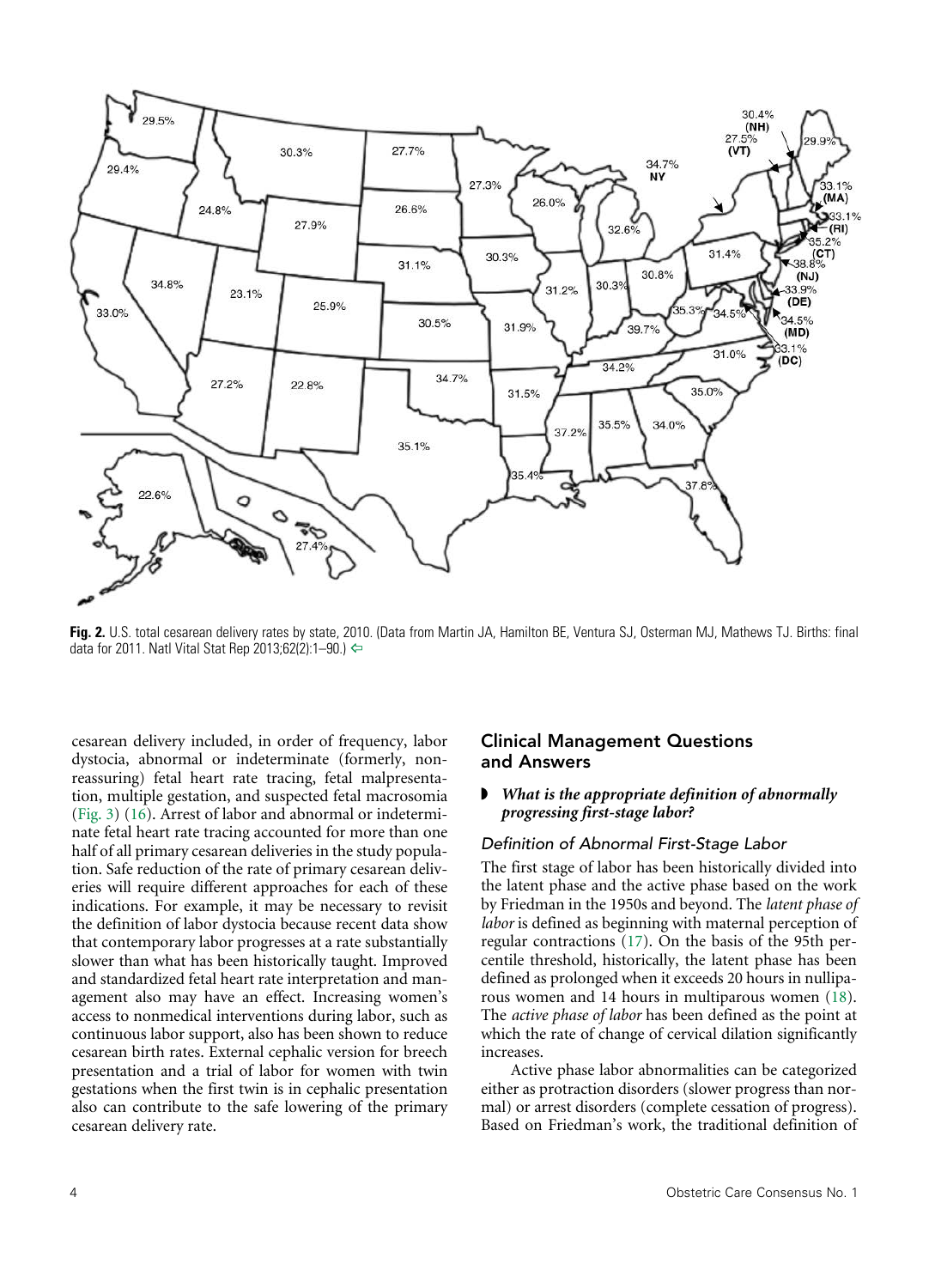<span id="page-4-0"></span>

**Fig. 3.** Indications for primary cesarean delivery. (Data from Barber EL, Lundsberg LS, Belanger K, Pettker CM, Funai EF, Illuzzi JL. Indications contributing to the increasing cesarean delivery rate. Obstet Gynecol 2011;118:29-38.)  $\Leftrightarrow$ 

<span id="page-4-3"></span>a protracted active phase (based on the 95th percentile) has been cervical dilatation in the active phase of less than 1.2 cm/h for nulliparous women and less than 1.5 cm/h for multiparous women [\(19\)](#page-14-2). *Active phase arrest* traditionally has been defined as the absence of cervical change for 2 hours or more in the presence of adequate uterine contractions and cervical dilation of at least 4 cm.

<span id="page-4-4"></span>However, more recent data from the Consortium on Safe Labor have been used to revise the definition of contemporary normal labor progress [\(20\)](#page-14-3). In this retrospective study conducted at 19 U.S. hospitals, the duration of labor was analyzed in 62,415 parturient women, each of whom delivered a singleton vertex fetus vaginally and had a normal perinatal outcome. In this study, the 95th percentile rate of active phase dilation was substantially slower than the standard rate derived from Friedman's work, varying from 0.5 cm/h to 0.7 cm/h for nulliparous women and from 0.5 cm/h to 1.3 cm/h for multiparous women (the ranges reflect that at more advanced dilation, labor proceeded more quickly) [\(Table 2](#page-5-0)).

<span id="page-4-2"></span><span id="page-4-1"></span>The Consortium on Safe Labor data highlight two important features of contemporary labor progress [\(Fig. 4\)](#page-5-1). First, from 4–6 cm, nulliparous and multiparous women dilated at essentially the same rate, and more slowly than historically described. Beyond 6 cm, multiparous women dilated more rapidly. Second, the maximal slope in the rate of change of cervical dilation over time (ie, the active phase) often did not start until at least 6 cm. The Consortium on Safe Labor data do not directly address an optimal duration for the diagnosis of active phase protraction or labor arrest, but do suggest that neither should be diagnosed before 6 cm of dilation. Because they are contemporary and robust, it seems that the Consortium on Safe Labor data, rather than the standards proposed by Friedman, should inform evidence-based labor management.

#### ◗ *How should abnormally progressing first-stage labor be managed?*

#### *Management of Abnormal First-Stage Labor*

Although labor management strategies predicated on the recent Consortium on Safe Labor information have not been assessed yet, some insight into how management of abnormal first-stage labor might be optimized can be deduced from prior studies.

The definitions of a prolonged latent phase are still based on data from Friedman and modern investigators have not particularly focused on the latent phase of labor. Most women with a prolonged latent phase ultimately will enter the active phase with expectant management. With few exceptions, the remainder either will cease contracting or, with amniotomy or oxytocin (or both), achieve the active phase (18). Thus, a prolonged latent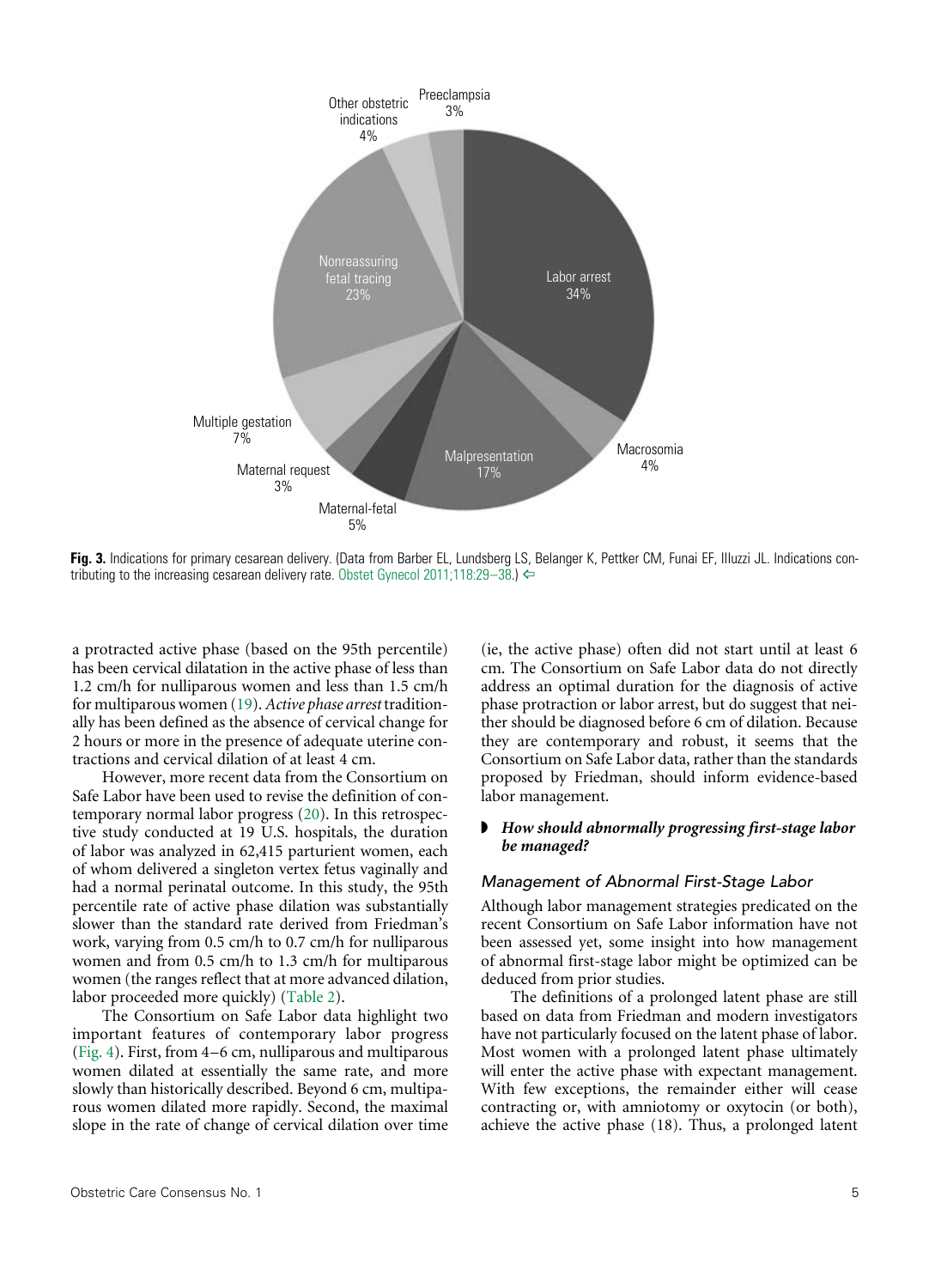#### <span id="page-5-0"></span>Table 2. Spontaneous Labor Progress Stratified by Cervical Dilation and Parity

| (95th percentile) | Parity 2 or Greater<br>(95th percentile) |
|-------------------|------------------------------------------|
|                   |                                          |
| 1.4(7.3)          | 1.4(7.0)                                 |
| 0.8(3.4)          | 0.8(3.4)                                 |
| 0.5(1.9)          | 0.5(1.8)                                 |
| 0.4(1.3)          | 0.4(1.2)                                 |
| 0.3(1.0)          | 0.3(0.9)                                 |
| 0.3(0.9)          | 0.3(0.8)                                 |
|                   | Parity 1                                 |

Modified from Zhang J, Landy HJ, Branch DW, Burkman R, Haberman S, Gregory KD, et al. Contemporary patterns of spontaneous labor with normal neonatal outcomes. Consortium on Safe Labor. [Obstet Gynecol 2010;116:1281–7](http://journals.lww.com/greenjournal/Fulltext/2010/12000/Contemporary_Patterns_of_Spontaneous_Labor_With.8.aspx).

<span id="page-5-1"></span>

**Fig. 4.** Average labor curves by parity in singleton term pregnancies with spontaneous onset of labor, vaginal delivery, and normal neonatal outcomes. Abbreviations: P0, nulliparous women; P1, women of parity 1; P2+, women of parity 2 or higher. (Modified from Zhang J, Landy HJ, Branch DW, Burkman R, Haberman S, Gregory KD, et al. Contemporary patterns of spontaneous labor with normal neonatal outcomes. Consortium on Safe

phase (eg, greater than 20 hours in nulliparous women and greater than 14 hours in multiparous women) should not be an indication for cesarean delivery (Table 3).

<span id="page-5-3"></span>When the first stage of labor is protracted or arrested, oxytocin is commonly recommended. Several studies have evaluated the optimal duration of oxytocin augmentation in the face of labor protraction or arrest. A prospective study of the progress of labor in 220 nulliparous women and 99 multiparous women who spontaneously entered labor evaluated the benefit of prolonging oxytocin augmentation for an additional 4 hours (for a total of 8 hours) in patients who were dilated at least 3 cm and had unsatisfactory progress (either protraction or arrest) after an initial 4-hour augmentation period [\(21\)](#page-14-4). The researchers found that of women who received at least 4 additional hours of oxytocin, 38% delivered vaginally, and none had neonates with 5-minute Apgar scores of less than 6. In nulliparous women, a period of 8 hours of augmentation resulted in an 18% cesarean delivery rate and no cases of birth injury or asphyxia, whereas if the period of augmentation had been limited to 4 hours, the cesarean delivery rate would have been twice as high given the number of women who had not made significant progress at 4 hours. Thus, slow but progressive labor in the first stage of labor should not be an indication for cesarean delivery [\(Table 3\)](#page-6-0).

<span id="page-5-2"></span>A study of more than 500 women found that extending the minimum period of oxytocin augmentation for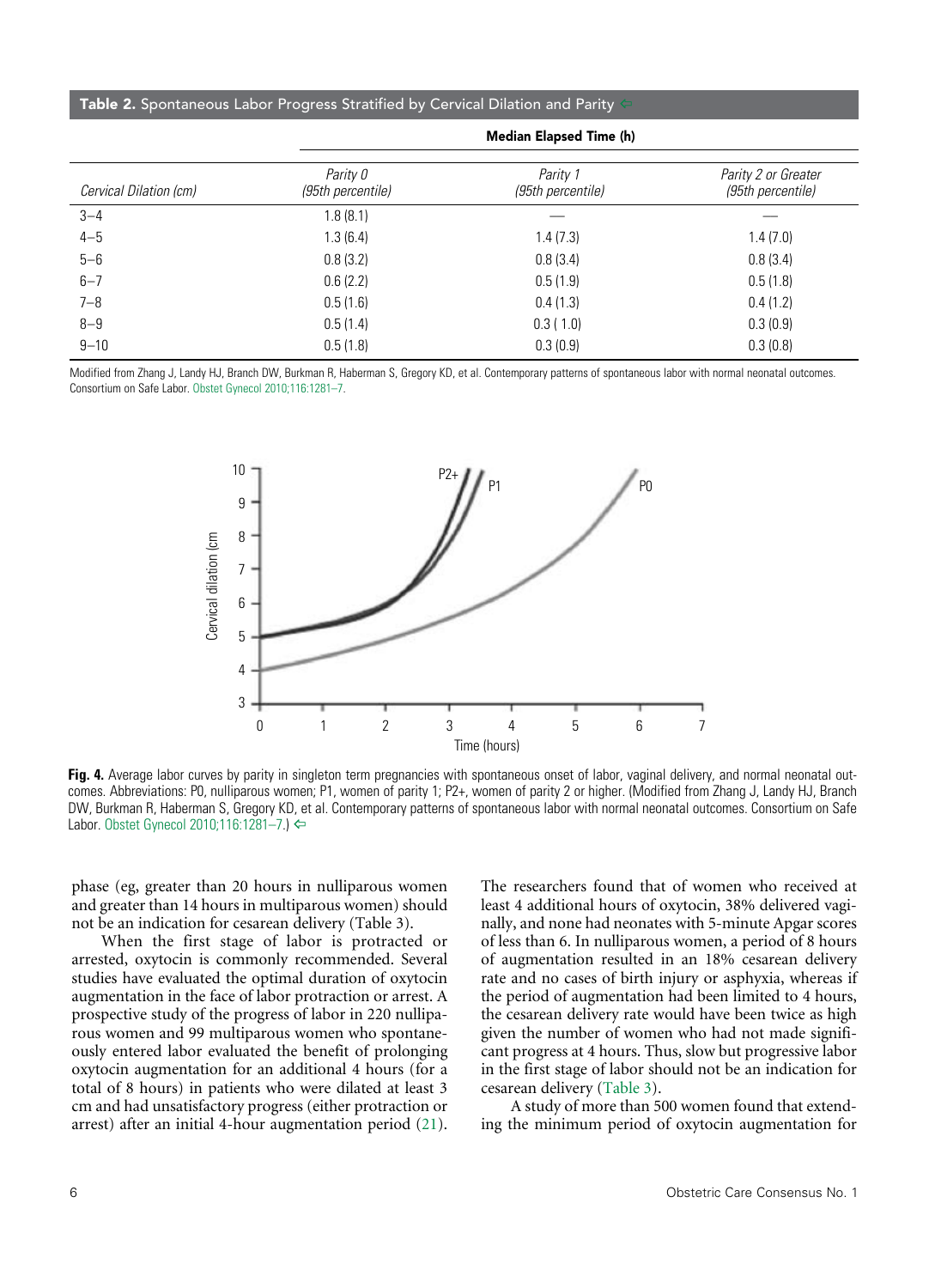# <span id="page-6-0"></span>Table 3. Recommendations for the Safe Prevention of the Primary Cesarean Delivery  $\leftarrow$

| Recommendations                                                                                                                                                                                                                                                                                                                                                                                                                              | <b>Grade of Recommendations</b>                        |  |
|----------------------------------------------------------------------------------------------------------------------------------------------------------------------------------------------------------------------------------------------------------------------------------------------------------------------------------------------------------------------------------------------------------------------------------------------|--------------------------------------------------------|--|
| First stage of labor                                                                                                                                                                                                                                                                                                                                                                                                                         |                                                        |  |
| A prolonged latent phase (eg, greater than 20 hours in nulliparous women and greater<br>than 14 hours in multiparous women) should not be an indication for cesarean delivery.                                                                                                                                                                                                                                                               | 1B<br>Strong recommendation, moderate quality evidence |  |
| Slow but progressive labor in the first stage of labor should not be an indication for<br>cesarean delivery.                                                                                                                                                                                                                                                                                                                                 | 1B<br>Strong recommendation, moderate quality evidence |  |
| Cervical dilation of 6 cm should be considered the threshold for the active phase of<br>most women in labor. Thus, before 6 cm of dilation is achieved, standards of active<br>phase progress should not be applied.                                                                                                                                                                                                                         | 1B<br>Strong recommendation, moderate quality evidence |  |
| Cesarean delivery for active phase arrest in the first stage of labor should be reserved<br>for women at or beyond 6 cm of dilation with ruptured membranes who fail to progress<br>despite 4 hours of adequate uterine activity, or at least 6 hours of oxytocin administra-<br>tion with inadequate uterine activity and no cervical change.                                                                                               | 1Β<br>Strong recommendation, moderate quality evidence |  |
| Second stage of labor                                                                                                                                                                                                                                                                                                                                                                                                                        |                                                        |  |
| A specific absolute maximum length of time spent in the second stage of labor beyond<br>which all women should undergo operative delivery has not been identified.                                                                                                                                                                                                                                                                           | 1C<br>Strong recommendation, low quality evidence      |  |
| Before diagnosing arrest of labor in the second stage, if the maternal and fetal<br>conditions permit, allow for the following:<br>• At least 2 hours of pushing in multiparous women (1B)                                                                                                                                                                                                                                                   | 1B<br>Strong recommendation, moderate quality evidence |  |
| • At least 3 hours of pushing in nulliparous women (1B)<br>Longer durations may be appropriate on an individualized basis<br>(eg, with the use of epidural analgesia or with fetal malposition)<br>as long as progress is being documented. (1B)                                                                                                                                                                                             |                                                        |  |
| Operative vaginal delivery in the second stage of labor by experienced and well trained<br>physicians should be considered a safe, acceptable alternative to cesarean delivery.<br>Training in, and ongoing maintenance of, practical skills related to operative<br>vaginal delivery should be encouraged.                                                                                                                                  | 1B<br>Strong recommendation, moderate quality evidence |  |
| Manual rotation of the fetal occiput in the setting of fetal malposition in the<br>second stage of labor is a reasonable intervention to consider before moving to<br>operative vaginal delivery or cesarean delivery. In order to safely prevent cesarean<br>deliveries in the setting of malposition, it is important to assess the fetal position<br>in the second stage of labor, particularly in the setting of abnormal fetal descent. | 1B<br>Strong recommendation, moderate quality evidence |  |
| Fetal heart rate monitoring                                                                                                                                                                                                                                                                                                                                                                                                                  |                                                        |  |
| Amnioinfusion for repetitive variable fetal heart rate decelerations may safely reduce<br>the rate of cesarean delivery.                                                                                                                                                                                                                                                                                                                     | 1A<br>Strong recommendation, high quality evidence     |  |
| Scalp stimulation can be used as a means of assessing fetal acid-base status when<br>abnormal or indeterminate (formerly, nonreassuring) fetal heart patterns (eg, minimal<br>variability) are present and is a safe alternative to cesarean delivery in this setting.                                                                                                                                                                       | 1C<br>Strong recommendation, low quality evidence      |  |
| Induction of labor                                                                                                                                                                                                                                                                                                                                                                                                                           |                                                        |  |
| Before 41 0/7 weeks of gestation, induction of labor generally should be performed<br>based on maternal and fetal medical indications. Inductions at 41 0/7 weeks<br>of gestation and beyond should be performed to reduce the risk of cesarean<br>delivery and the risk of perinatal morbidity and mortality.                                                                                                                               | 1A<br>Strong recommendation, high quality evidence     |  |
| Cervical ripening methods should be used when labor is induced in women with an<br>unfavorable cervix.                                                                                                                                                                                                                                                                                                                                       | 1B<br>Strong recommendation, moderate quality evidence |  |
| If the maternal and fetal status allow, cesarean deliveries for failed induction of labor<br>in the latent phase can be avoided by allowing longer durations of the latent phase<br>(up to 24 hours or longer) and requiring that oxytocin be administered for at least<br>12-18 hours after membrane rupture before deeming the induction a failure.                                                                                        | 1B<br>Strong recommendation, moderate quality evidence |  |

*(continued)*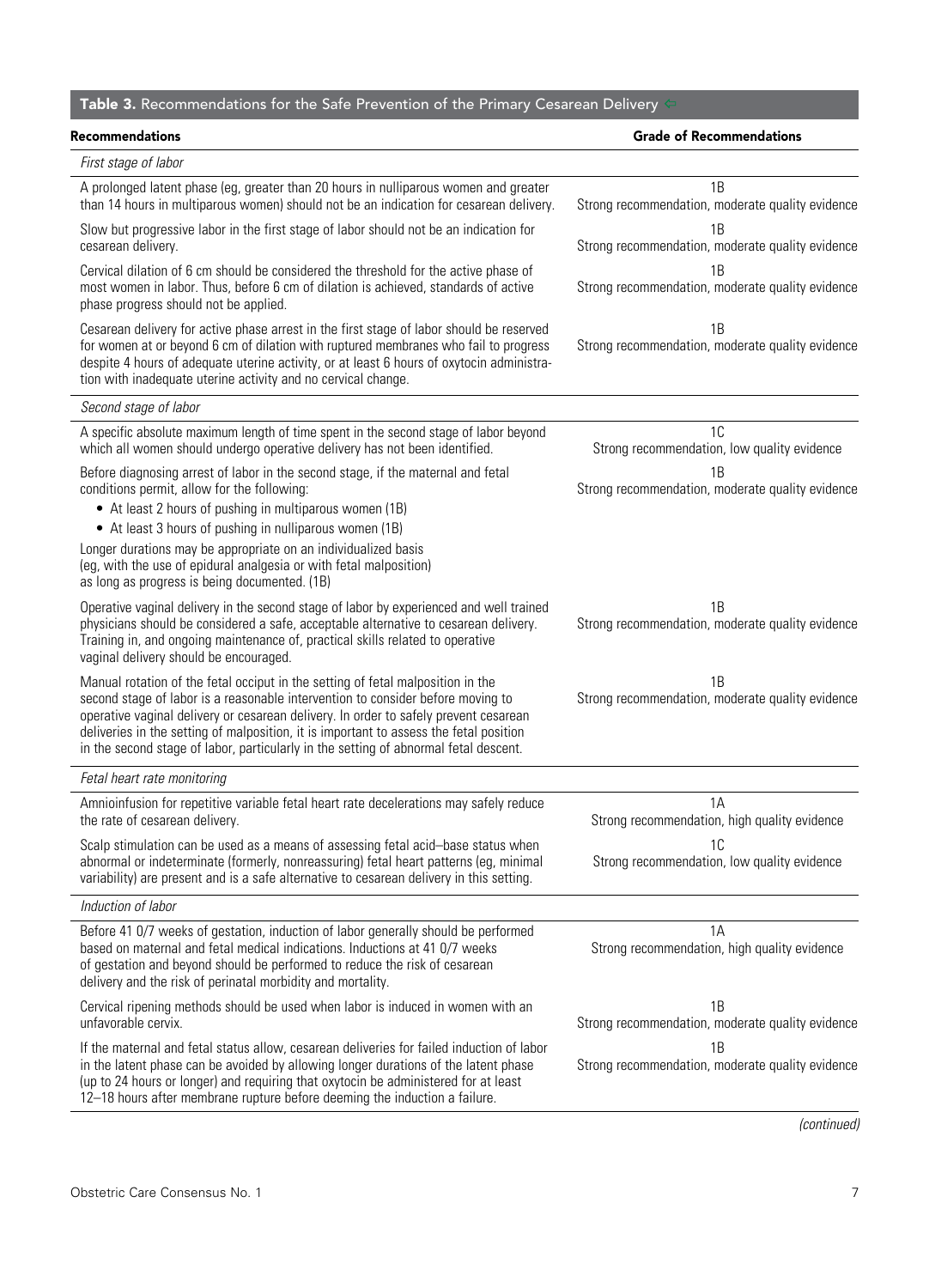#### Table 3. Recommendations for the Safe Prevention of the Primary Cesarean Delivery (*continued*)

| <b>Recommendations</b>                                                                                                                                                                                                                                                                                                                                                           | <b>Grade of Recommendations</b>                        |  |
|----------------------------------------------------------------------------------------------------------------------------------------------------------------------------------------------------------------------------------------------------------------------------------------------------------------------------------------------------------------------------------|--------------------------------------------------------|--|
| Fetal malpresentation                                                                                                                                                                                                                                                                                                                                                            |                                                        |  |
| Fetal presentation should be assessed and documented beginning at 36 0/7 weeks of<br>gestation to allow for external cephalic version to be offered.                                                                                                                                                                                                                             | 1C<br>Strong recommendation, low quality evidence      |  |
| Suspected fetal macrosomia                                                                                                                                                                                                                                                                                                                                                       |                                                        |  |
| Cesarean delivery to avoid potential birth trauma should be limited to estimated<br>fetal weights of at least 5,000 g in women without diabetes and at least 4,500 g<br>in women with diabetes. The prevalence of birth weight of 5,000 g or more is<br>rare, and patients should be counseled that estimates of fetal weight, particularly<br>late in gestation, are imprecise. | 2C<br>Weak recommendation, low quality evidence        |  |
| Excessive maternal weight gain                                                                                                                                                                                                                                                                                                                                                   |                                                        |  |
| Women should be counseled about the IOM maternal weight guidelines in an attempt<br>to avoid excessive weight gain.                                                                                                                                                                                                                                                              | 1B<br>Strong recommendation, moderate quality evidence |  |
| Twin gestations                                                                                                                                                                                                                                                                                                                                                                  |                                                        |  |
| Perinatal outcomes for twin gestations in which the first twin is in cephalic<br>presentation are not improved by cesarean delivery. Thus, women with either<br>cephalic/cephalic-presenting twins or cephalic/noncephalic presenting twins should<br>be counseled to attempt vaginal delivery.                                                                                  | 1B<br>Strong recommendation, moderate quality evidence |  |
| Other                                                                                                                                                                                                                                                                                                                                                                            |                                                        |  |
| Individuals, organizations, and governing bodies should work to ensure that research<br>is conducted to provide a better knowledge base to guide decisions regarding<br>cesarean delivery and to encourage policy changes that safely lower the rate of<br>primary cesarean delivery.                                                                                            | 1C<br>Strong recommendation, low quality evidence      |  |

Abbreviation: IOM, Institute of Medicine.

<span id="page-7-4"></span><span id="page-7-3"></span><span id="page-7-2"></span>active phase arrest from 2 hours to at least 4 hours allowed the majority of women who had not progressed at the 2-hour mark to give birth vaginally without adversely affecting neonatal outcome [\(22\)](#page-14-6). The researchers defined active phase labor arrest as 1 cm or less of labor progress over 2 hours in women who entered labor spontaneously and were at least 4 cm dilated at the time arrest was diagnosed. The vaginal delivery rate for women who had not progressed despite 2 hours of oxytocin augmentation was 91% for multiparous women and 74% for nulliparous women. For women who had not progressed despite 4 hours of oxytocin (and in whom oxytocin was continued at the judgment of the health care provider), the vaginal delivery rates were 88% in multiparous women and 56% in nulliparous women. Subsequently, the researchers validated these results in a different cohort of 501 prospectively managed women [\(23\)](#page-14-7). An additional study of 1,014 women conducted by different authors demonstrated that using the same criteria in women with spontaneous labor or induced labor would lead to a significantly higher proportion of women achieving vaginal delivery with no increase in neonatal complications [\(24\)](#page-14-8). Of note, prolonged first stage of labor has been associated with an increased risk of chorioamnionitis in the studies listed, but whether this relationship is causal is unclear

(ie, evolving chorioamnionitis may predispose to longer labors). Thus, although this relationship needs further elucidation, neither chorioamnionitis nor its duration should be an indication for cesarean delivery ([25](#page-14-5)).

<span id="page-7-5"></span><span id="page-7-1"></span>Given these data, as long as fetal and maternal status are reassuring, cervical dilation of 6 cm should be considered the threshold for the active phase of most women in labor [\(Box 1\)](#page-7-0). Thus, before 6 cm of dilation is achieved, standards of active phase progress should not be applied (Table 3). Further, cesarean delivery for active phase arrest in the first stage of labor should be reserved for women at or beyond 6 cm of dilation with ruptured membranes who fail to progress despite 4 hours of adequate uterine activity, or at least 6 hours of oxytocin

#### <span id="page-7-0"></span>**Box 1. Definition of Arrest of Labor in the First Stage** [^](#page-7-1)

Spontaneous labor: More than or equal to 6 cm dilation with membrane rupture and one of the following:

- 4 hours or more of adequate contractions (eg, more than 200 Montevideo units)
- 6 hours or more of inadequate contractions and no cervical change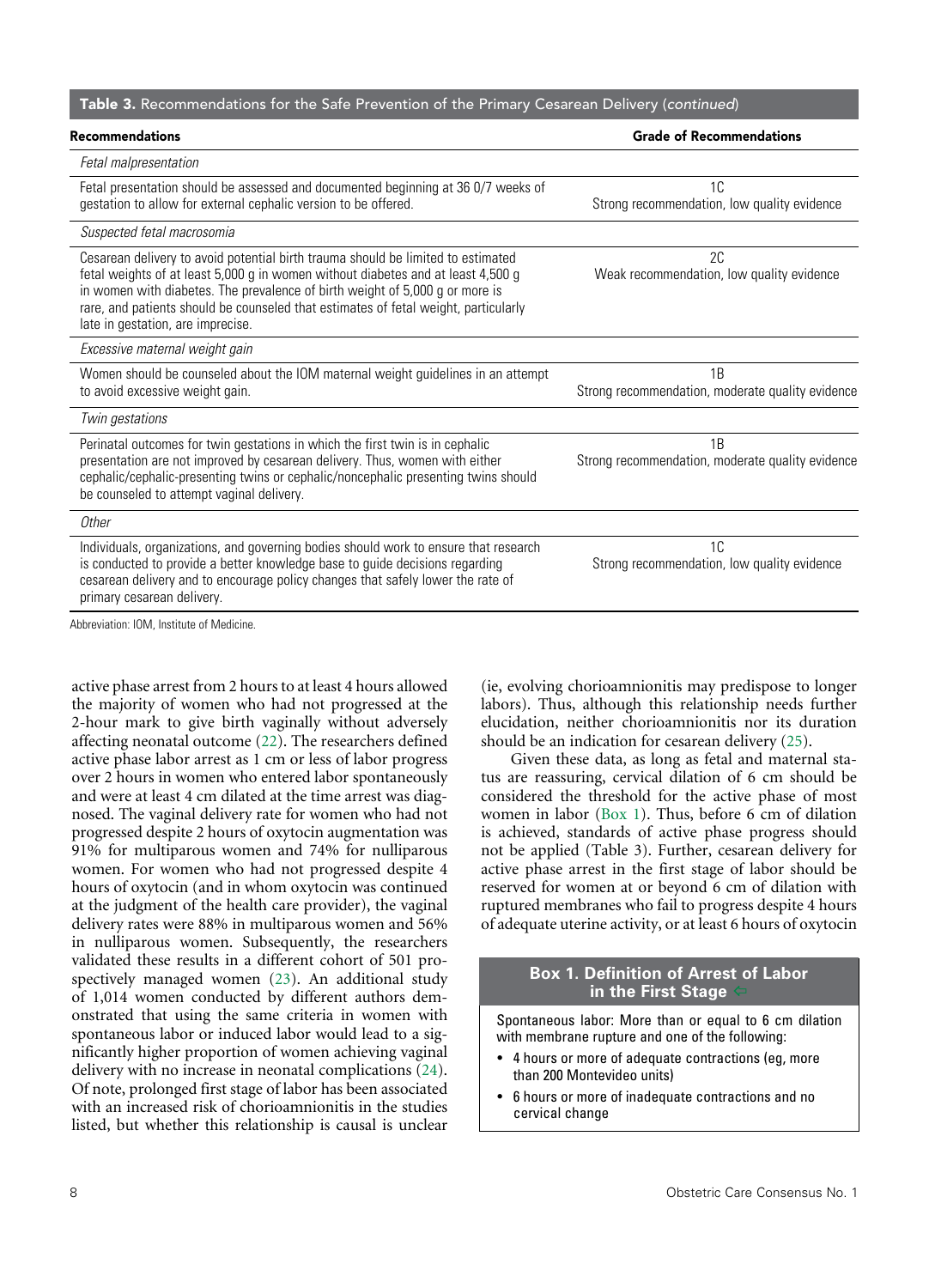administration with inadequate uterine activity and no cervical change (Table 3) (22).

#### ◗ *What is the appropriate definition of abnormal second-stage labor?*

<span id="page-8-2"></span>The second stage of labor begins when the cervix becomes fully dilated and ends with delivery of the neonate. Parity, delayed pushing, use of epidural analgesia, maternal body mass index, birth weight, occiput posterior position, and fetal station at complete dilation all have been shown to affect the length of the second stage of labor [\(26\)](#page-14-11). Further, it is important to consider not just the mean or median duration of the second stage of labor but also the 95th percentile duration. In the Consortium on Safe Labor study discussed earlier, although the mean and median duration of the second stage differed by 30 minutes, the 95th percentile threshold was approximately 1 hour longer in women who received epidural analgesia than in those who did not (20).

Defining what constitutes an appropriate duration of the second stage is not straightforward because it involves a consideration of multiple short-term and long-term maternal and neonatal outcomes––some of them competing. Multiple investigators have examined the relationship between the duration of the second stage of labor and adverse maternal and neonatal outcomes in an attempt to define what should constitute a "normal" duration of the second stage. In the era of electronic fetal monitoring, among neonates born to nulliparous women, adverse neonatal outcomes generally have not been associated with the duration of the second stage of labor. In a secondary analysis of a multicenter randomized study of fetal pulse oximetry, of 4,126 nulliparous women who reached the second stage of labor, none of the following neonatal outcomes was found to be related to the duration of the second stage, which in some cases was 5 hours or more: 5-minute Apgar score of less than 4, umbilical artery pH less than 7.0, intubation in the delivery room, need for admission to the neonatal intensive care unit, or neonatal sepsis [\(27\)](#page-14-12). Similarly, in a secondary analysis of 1,862 women enrolled in an early versus delayed pushing trial, a longer duration of active pushing was not associated with adverse neonatal outcomes, even in women who pushed for more than 3 hours [\(28\)](#page-14-13). This also was found in a large, retrospective cohort study of 15,759 nulliparous women even in a group of women whose second stage progressed beyond 4 hours [\(29\)](#page-14-14).

<span id="page-8-6"></span><span id="page-8-5"></span><span id="page-8-4"></span><span id="page-8-3"></span>The duration of the second stage of labor and its relationship to neonatal outcomes has been less extensively studied in multiparous women. In one retrospective study of 5,158 multiparous women, when the duration of the second stage of labor exceeded 3 hours, the risk of a 5-minute Apgar score of less than 7, admission to the neonatal intensive care unit, and a composite of neonatal morbidity were all significantly increased ([30](#page-14-15)).

A population-based study of 58,113 multiparous women yielded similar results when the duration of the second stage was greater than 2 hours ([31](#page-14-9)).

<span id="page-8-0"></span>A longer duration of the second stage of labor is associated with adverse maternal outcomes, such as higher rates of puerperal infection, third-degree and fourthdegree perineal lacerations, and postpartum hemorrhage (27). Moreover, for each hour of the second stage, the chance for spontaneous vaginal delivery decreases progressively. Researchers have found that after a 3-hour or more second stage of labor, only one in four nulliparous women (27) and one in three multiparous women give birth spontaneously, whereas up to 30–50% may require operative delivery to give birth vaginally in the current second stage of labor threshold environment (30).

<span id="page-8-1"></span>Thus, the literature supports that for women, longer time in the second stage of labor is associated with increased risks of morbidity and a decreasing probability of spontaneous vaginal delivery. However, this risk increase may not be entirely related to the duration of the second stage per se, but rather to health care provider actions and interventions in response to it (eg, operative delivery and the associated risks of perineal trauma) ([32](#page-14-10)). With appropriate monitoring, however, the absolute risks of adverse fetal and neonatal consequences of increasing second stage duration appear to be, at worst, low and incremental. For example, in the study of 58,113 multiparous women cited earlier, although the risk of a 5-minute Apgar score of less than 7 and birth depression was increased when the second stage of labor lasted longer than 2 hours, the absolute risk of these outcomes was low (less than 1.5%) with durations less than 2 hours and was not doubled even with durations greater than 5 hours. Moreover, the duration of the second stage of labor was unrelated to the risk of neonatal sepsis or major trauma. Thus, a specific absolute maximum length of time spent in the second stage of labor beyond which all women should undergo operative delivery has not been identified (Table 3). Similar to the first stage of labor, a prolonged second stage of labor has been associated with an increased risk of chorioamnionitis in the studies listed, but whether this relationship is causal is unclear (ie, evolving chorioamnionitis may predispose to longer labors). Again, neither chorioamnionitis nor its duration should be an indication for cesarean delivery.

#### ◗ *How should abnormally progressing second-stage labor be managed?*

Given the available literature, before diagnosing arrest of labor in the second stage and if the maternal and fetal conditions permit, at least 2 hours of pushing in multiparous women and at least 3 hours of pushing in nulliparous women should be allowed (Table 3). Longer durations may be appropriate on an individualized basis (eg, with the use of epidural analgesia or with fetal malposition) as long as progress is being documented (Table 3). For example, the recent *Eunice Kennedy Shriver* National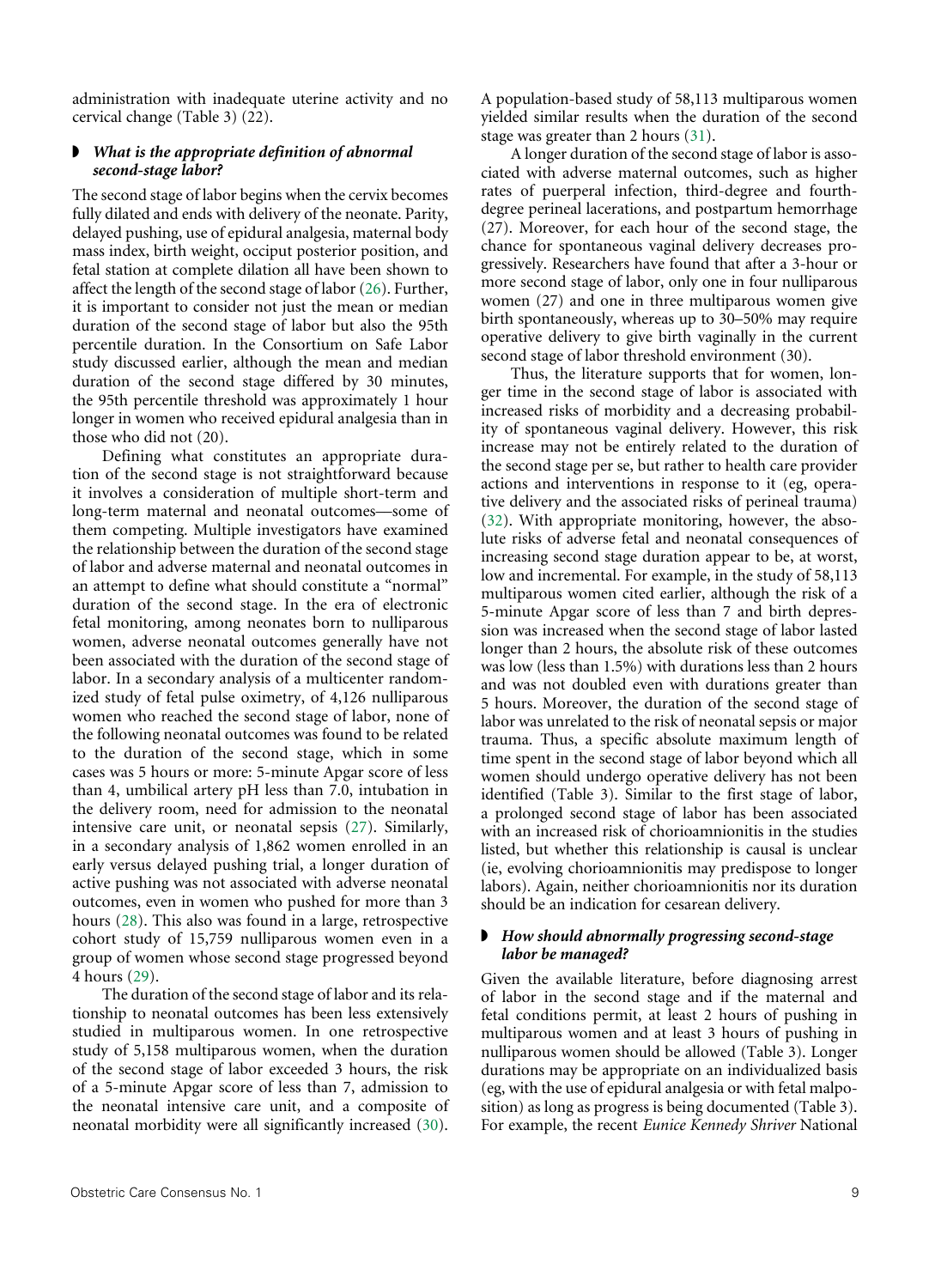Institute of Child Health and Human Development document suggested allowing one additional hour in the setting of an epidural, thus, at least 3 hours in multiparous women and 4 hours in nulliparous women be used to diagnose second-stage arrest, although that document did not clarify between pushing time or total second stage ([33](#page-14-20)).

#### <span id="page-9-0"></span>◗ *What other management approaches may reduce cesarean deliveries in the second stage of labor?*

In addition to greater expectant management of the second stage, two other practices could potentially reduce cesarean deliveries in the second stage: 1) operative vaginal delivery and 2) manual rotation of the fetal occiput for malposition.

#### *Operative Vaginal Delivery*

<span id="page-9-1"></span>In contrast with the increasing rate of cesarean delivery, the rates of operative vaginal deliveries (via either vacuum or forceps), have decreased significantly during the past 15 years ([34](#page-14-21)). Yet, comparison of the outcomes of operative vaginal deliveries and unplanned cesarean deliveries shows no difference in serious neonatal morbidity (eg, intracerebral hemorrhage or death). In a large, retrospective cohort study, the rate of intracranial hemorrhage associated with vacuum extraction did not differ significantly from that associated with either forceps delivery (odds ratio [OR], 1.2; 95% confidence interval [CI], 0.7–2.2) or cesarean delivery (OR, 0.9; 95% CI, 0.6–1.4) [\(35\)](#page-14-22). In a more recent study, forcepsassisted vaginal deliveries were associated with a reduced risk of the combined outcome of seizure, intraventricular hemorrhage, or subdural hemorrhage as compared with either vacuum-assisted vaginal delivery (OR, 0.60; 95% CI, 0.40–0.90) or cesarean delivery (OR, 0.68; 95% CI, 0.48–0.97), with no significant difference between vacuum delivery or cesarean delivery ([36](#page-14-23)).

<span id="page-9-6"></span><span id="page-9-5"></span><span id="page-9-4"></span><span id="page-9-3"></span><span id="page-9-2"></span>Fewer than 3% of women in whom an operative vaginal delivery has been attempted go on to deliver by cesarean [\(37\)](#page-14-24). Although attempts at operative vaginal delivery from a mid-pelvic station  $(0 \text{ and } +1 \text{ on the } -5 \text{ to } +5 \text{ scale})$ or from an occiput transverse or occiput posterior position with rotation are reasonable in selected cases [\(38\)](#page-14-25), these procedures require a higher level of skill and are more likely to fail than low  $(+2 \text{ or greater})$  or outlet (scalp visible at the introitus) operative deliveries. Performing low or outlet procedures in fetuses not believed to be macrosomic is likely to safely reduce the risk of cesarean delivery in the second stage of labor. However, the number of health care providers who are adequately trained to perform forceps and vacuum deliveries is decreasing. In one survey, most (55%) resident physicians in training did not feel competent to perform a forceps delivery upon completion of residency ([39](#page-14-26)). Thus, training resident physicians in the performance of operative vaginal deliveries and using simulation for retraining and ongoing maintenance of practice would likely contribute to a <span id="page-9-7"></span>safe lowering of the cesarean delivery rate ([40](#page-14-16)). In sum, operative vaginal delivery in the second stage of labor by experienced and well trained physicians should be considered a safe, acceptable alternative to cesarean delivery. Training in, and ongoing maintenance of, practical skills related to operative vaginal delivery should be encouraged (Table 3).

#### *Manual Rotation of the Fetal Occiput*

<span id="page-9-9"></span><span id="page-9-8"></span>Occiput posterior and occiput transverse positions are associated with an increase in cesarean delivery and neonatal complications ([41](#page-14-17), [42\)](#page-14-18). Historically, forceps rotation of the fetal occiput from occiput posterior or occiput transverse was common practice. Today this procedure, although still considered a reasonable management approach, has fallen out of favor and is rarely taught in the United States. An alternative approach is manual rotation of the fetal occiput, which has been associated with a safe reduction in the risk of cesarean delivery and is supported by the Society of Obstetricians and Gynaecologists of Canada ([43–45\)](#page-14-19). For example, in a small prospective trial of 61 women, those who were offered a trial of manual rotation experienced a lower rate of cesarean delivery (0%) compared with those managed without manual rotation (23%, *P*=.001) [\(46\)](#page-15-0). A large, retrospective cohort study found a similar large reduction in cesarean delivery (9% versus 41%, *P*< .001) associated with the use of manual rotation (43). Of the 731 women in this study who underwent manual rotation, none experienced an umbilical cord prolapse. Further, there was no difference in either birth trauma or neonatal acidemia between neonates who had experienced an attempt at manual rotation versus those who had not (43). In order to consider an intervention for a fetal malposition, the proper assessment of fetal position must be made. Intrapartum ultrasonography has been used to increase the accurate diagnosis of fetal position when the digital examination results are uncertain [\(47\)](#page-15-1).

<span id="page-9-11"></span><span id="page-9-10"></span>Given these data, which is limited for safety and efficacy, manual rotation of the fetal occiput in the setting of fetal malposition in the second stage of labor is a reasonable intervention to consider before moving to operative vaginal delivery or cesarean delivery. In order to safely prevent cesarean deliveries in the setting of malposition, it is important to assess the fetal position in the second stage of labor, particularly in the setting of abnormal fetal descent (Table 3).

#### ◗ *Which fetal heart tracings deserve intervention, and what are these interventions?*

The second most common indication for primary cesarean is an abnormal or indeterminate fetal heart rate tracing (Fig. 3). Given the known variation in interpretation and management of fetal heart rate tracings, a standardized approach is a logical potential goal for interventions to safely reduce the cesarean delivery rate.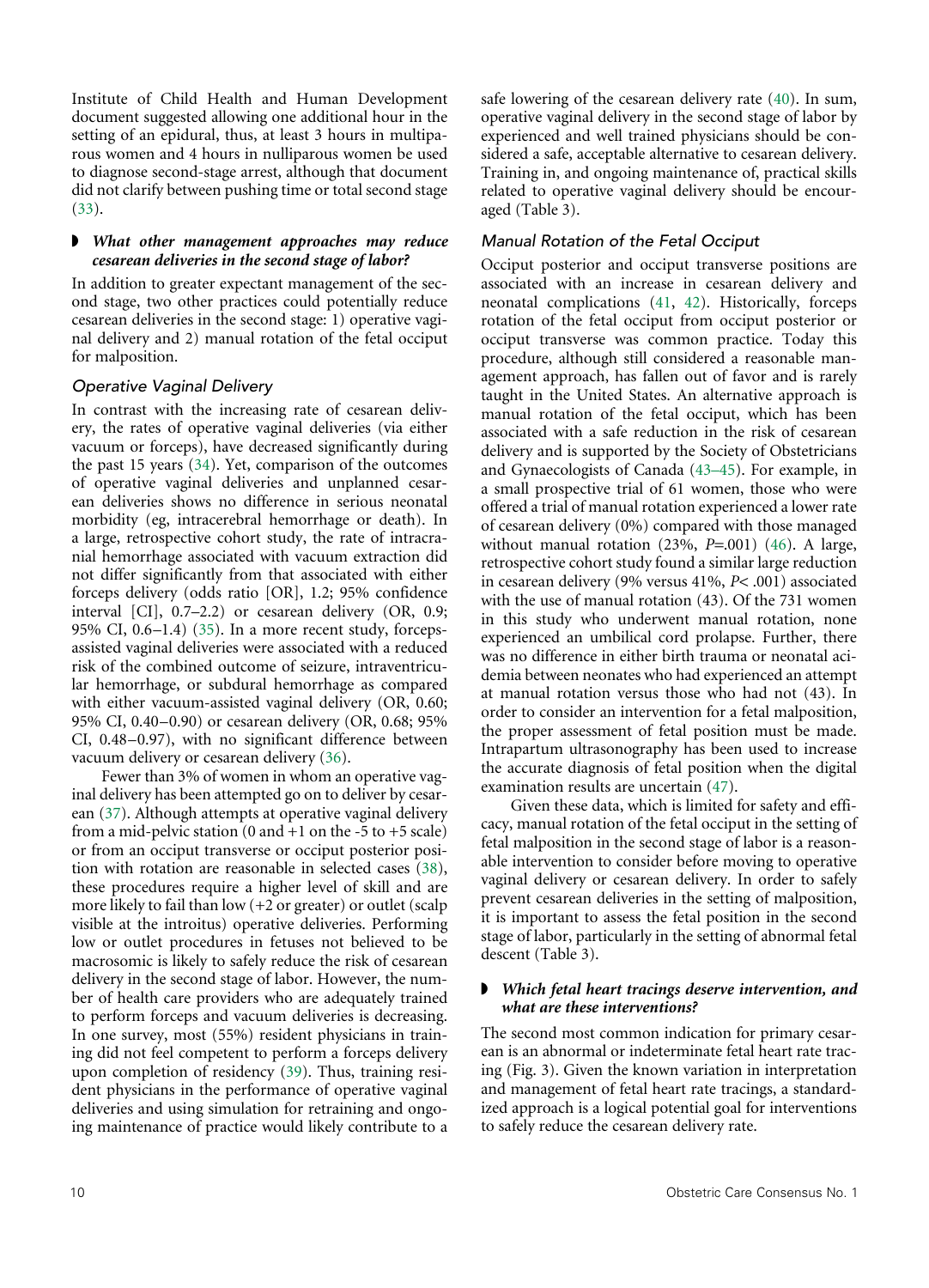<span id="page-10-10"></span><span id="page-10-9"></span>Category III fetal heart rate tracings are abnormal and require intervention [\(48\)](#page-15-15). The elements of Category III patterns––which include either absent fetal heart rate variability with recurrent late decelerations, recurrent variable decelerations, or bradycardia; or a sinusoidal rhythm––have been associated with abnormal neonatal arterial umbilical cord pH, encephalopathy, and cerebral palsy [\(49–52\)](#page-15-16). Intrauterine resuscitative efforts––including maternal repositioning and oxygen supplementation, assessment for hypotension and tachysystole that may be corrected, and evaluation for other causes, such as umbilical cord prolapse––should be performed expeditiously; however, when such efforts do not quickly resolve the Category III tracing, delivery as rapidly and as safely possible is indicated. The American College of Obstetricians and Gynecologists recommends preparations for imminent delivery in the event that intrauterine resuscitative measures do not improve the fetal heart rate pattern (48).

In contrast, Category I fetal heart tracings are normal and do not require intervention other than ongoing assessment with continuous or intermittent monitoring, given that patterns can change over time. Moderate variability and the presence of accelerations, which are features of Category I patterns, have proved to be reliable indicators of normal neonatal umbilical cord arterial pH (7.20 or greater) [\(53,](#page-15-17) [54](#page-15-18)).

<span id="page-10-12"></span><span id="page-10-11"></span>Most intrapartum fetal heart rate tracings are Category II (50, [55\)](#page-15-19). Category II tracings are indeterminate and comprise a diverse spectrum of fetal heart rate patterns that require evaluation, continued surveillance, initiation of appropriate corrective measures when indicated, and re-evaluation (48). Based on the high rate of first cesarean deliveries performed for the indication of "nonreassuring fetal heart rate" (also known as an "abnormal or indeterminate fetal heart rate") and the rarity of Category III patterns, it can be deduced that Category II tracings likely account for most cesarean deliveries performed for nonreassuring fetal status (16). Thus, one important consideration for health care providers who are making the diagnosis of nonreassuring fetal status with the intent to proceed with cesarean delivery is to ensure that clinically indicated measures have been undertaken to resolve the concerning elements of the Category II tracing or provide reassurance of fetal well-being.

<span id="page-10-13"></span>Scalp stimulation to elicit a fetal heart rate acceleration is an easily employed tool when the cervix is dilated and can offer clinician reassurance that the fetus is not acidotic. Spontaneous or elicited heart rate accelerations are associated with a normal umbilical cord arterial pH (7.20 or greater) (54, [56\)](#page-15-20). Recurrent variable decelerations, thought to be a physiologic response to repetitive compression of the umbilical cord, are not themselves pathologic. However, if frequent and persistent, they can lead to fetal acidemia over time. Conservative measures, such as position change, may improve this pattern. Amnioinfusion with normal saline also has been demon<span id="page-10-14"></span><span id="page-10-0"></span>strated to resolve variable fetal heart rate decelerations ([57–59\)](#page-15-2) and reduce the incidence of cesarean delivery for a nonreassuring fetal heart rate pattern [\(59–61](#page-15-3)). Similarly, other elements of Category II fetal heart rate tracings that may indicate fetal acidemia, such as minimal variability or recurrent late decelerations, should be approached with in utero resuscitation (48).

<span id="page-10-1"></span>Prolonged fetal heart rate decelerations (which last more than 2 minutes but less than 10 minutes) often require intervention. They can occur after rapid cervical change or after hypotension (ie, in the setting of regional analgesia). Prolonged decelerations also may be a sign of complications, such as abruptio placentae, umbilical cord prolapse, or uterine rupture; because of their potential morbidity, these complications should be considered in the differential diagnosis to allow for appropriate evaluation and intervention ([62–64\)](#page-15-4). *Uterine tachysystole*, defined as more than five contractions in 10 minutes averaged over 30 minutes, can occur spontaneously or because of uterotonic agents (ie, oxytocin or prostaglandins) and can be associated with fetal heart rate changes, such as prolonged or late decelerations. Reduction or cessation of the contractile agent or administration of a uterine relaxant, such as a beta-mimetic agent, can resolve uterine tachysystole and improve the fetal heart rate tracing [\(65\)](#page-15-5). In contrast, there are no current data to support interventions specifically for decelerations with "atypical features" (such as shoulders, slow return to baseline, or variability only within the deceleration) because they have not been associated with fetal acidemia ([66](#page-15-6), 49).

<span id="page-10-5"></span><span id="page-10-4"></span><span id="page-10-3"></span><span id="page-10-2"></span>There is not consistent evidence that ST-segment analysis and fetal pulse oximetry either improve outcomes or reduce cesarean delivery rates ([67](#page-15-7), [68\)](#page-15-8). Despite the evidence that fetal scalp sampling reduces the risk of cesarean delivery [\(69,](#page-15-9) [70\)](#page-15-10) and the poor ability of electronic fetal heart rate monitoring patterns to predict pH, intrapartum fetal scalp sampling has fallen out of favor in the United States. This predominantly is due to its invasive nature, the narrow clinical presentations for which it might be helpful, and the need for regulatory measures to maintain bedside testing availability. Currently, this testing is not performed in most U.S. centers and a fetal blood sampling "kit" that is approved by the U.S. Food and Drug Administration is not currently manufactured.

<span id="page-10-16"></span><span id="page-10-15"></span><span id="page-10-8"></span><span id="page-10-7"></span><span id="page-10-6"></span>The unnecessary performance of cesarean deliveries for abnormal or indeterminate fetal heart rate tracings can be attributed to limited knowledge about the ability of the patterns to predict neonatal outcomes and the lack of rigorous science to guide clinical response to the patterns (55, [71\)](#page-15-11). Supplemental oxygen ([72](#page-15-12)), intravenous fluid bolus [\(73](#page-15-13)), and tocolytic agents [\(74\)](#page-15-14) are routine components of intrauterine resuscitation ([75\)](#page-16-0) that have extremely limited data for effectiveness or safety. Performance of these interventions without a subsequent change in fetal heart rate pattern is not necessarily an indication for cesarean delivery. Medication exposure, regional analgesia, rapid labor progress, cervical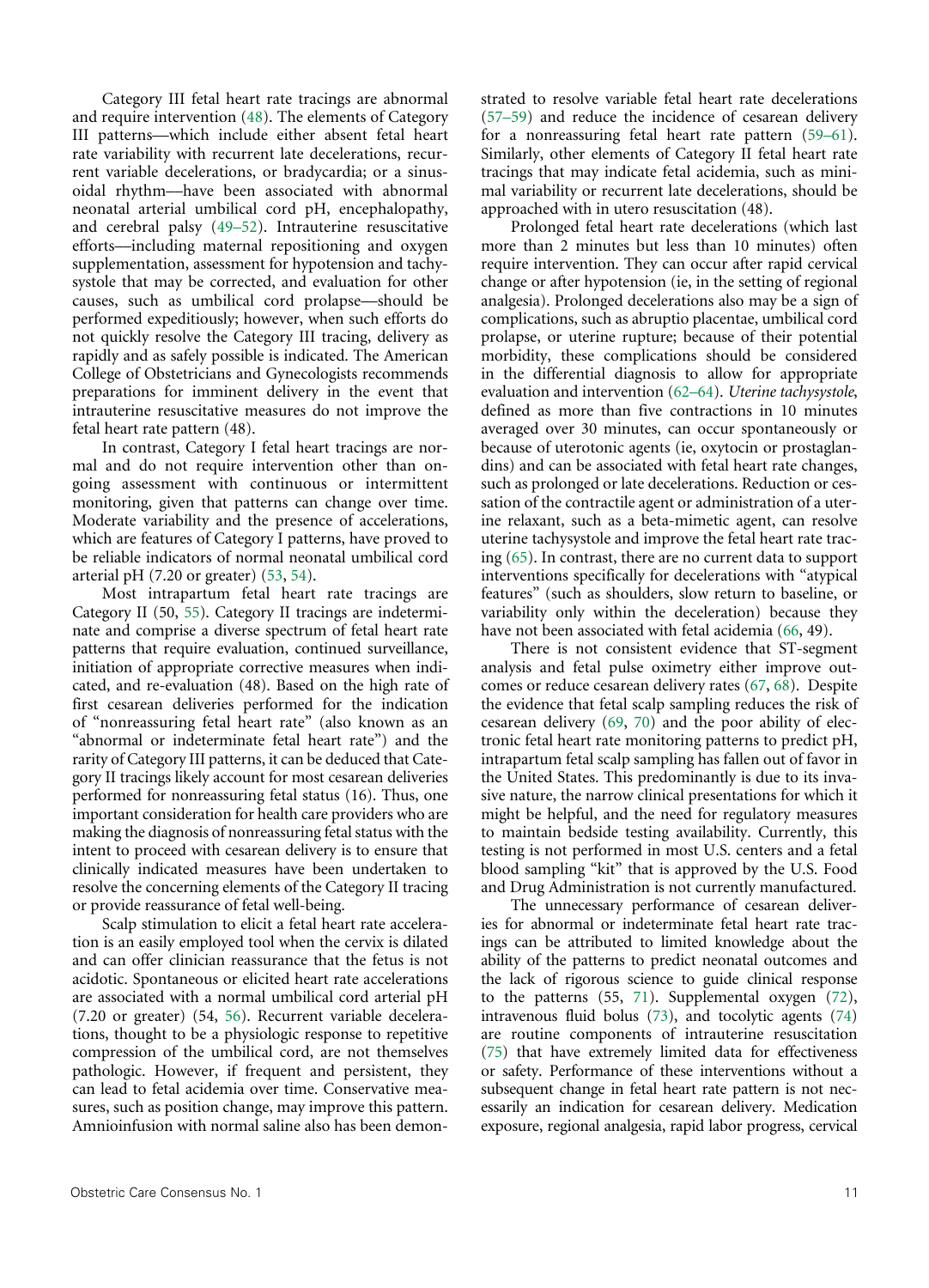examination, infection, maternal hypotension, and maternal fever all can affect the fetal heart rate pattern (48). Attention to such factors will optimize clinical decision making regarding the management of abnormal or indeterminate fetal heart rate patterns and the need for cesarean delivery. Specifically, amnioinfusion for repetitive variable fetal heart rate decelerations may safely reduce the rate of cesarean delivery (Table 3). Scalp stimulation can be used as a means of assessing fetal acid–base status when abnormal or indeterminate (formerly, nonreassuring) fetal heart patterns (eg, minimal variability) are present and is a safe alternative to cesarean delivery in this setting (Table 3).

#### ◗ *What is the effect of induction of labor on cesarean delivery?*

<span id="page-11-5"></span>The use of induction of labor has increased in the United States concurrently with the increase in the cesarean delivery rate, from 9.5% of births in 1990 to 23.1% of births in 2008 [\(76,](#page-16-6) [77\)](#page-16-7). Because women who undergo induction of labor have higher rates of cesarean delivery than those who experience spontaneous labor, it has been widely assumed that induction of labor itself increases the risk of cesarean delivery. However, this assumption is predicated on a faulty comparison of women who are induced versus women in spontaneous labor [\(78\)](#page-16-8). Studies that compare induction of labor to its actual alternative, expectant management awaiting spontaneous labor, have found either no difference or a decreased risk of cesarean delivery among women who are induced ([79–82\)](#page-16-9). This appears to be true even for women with an unfavorable cervix ([83](#page-16-10)).

<span id="page-11-10"></span><span id="page-11-9"></span><span id="page-11-8"></span><span id="page-11-7"></span><span id="page-11-6"></span>Available randomized trial data comparing induction of labor versus expectant management reinforce the more recent observational data. For example, a meta-analysis of prospective randomized controlled trials conducted at less than 42 0/7 weeks of gestation, found that women who underwent induction of labor had a lower rate of cesarean delivery compared with those who received expectant management [\(84\)](#page-16-11). In addition, a meta-analysis of three older, small studies of induction of labor before 41 0/7 weeks of gestation also demonstrated a statistically significant reduction in the rate of cesarean delivery [\(85\)](#page-16-12). Additionally, increases in stillbirth, neonatal, and infant death have been associated with gestations at 41 0/7 weeks and beyond [\(86](#page-16-13), [87](#page-16-14)). In a 2012 Cochrane meta-analysis, induction of labor at 41 0/7 weeks of gestation and beyond was associated with a reduction in perinatal mortality when compared with expectant management (85). Therefore, before 41 0/7 weeks of gestation, induction of labor generally should be performed based on maternal and fetal medical indications. Inductions at 41 0/7 weeks of gestation and beyond should be performed to reduce the risk of cesarean delivery and the risk of perinatal morbidity and mortality (Table 3).

<span id="page-11-11"></span>Once a decision has been made to proceed with a labor induction, variations in the management of labor induction likely affect rates of cesarean delivery, particu<span id="page-11-0"></span>larly the use of cervical ripening agents for the unfavorable cervix and the lack of a standard definition of what constitutes prolonged duration of the latent phase (a failed induction). Numerous studies have found that the use of cervical ripening methods––such as misoprostol, dinoprostone, prostaglandin  $E_2$  gel, Foley bulbs, and laminaria tents––lead to lower rates of cesarean delivery than induction of labor without cervical ripening (69, [88](#page-16-1)). The benefit is so widely accepted that recent studies do not include a placebo or nonintervention group, but rather compare one cervical ripening method with another [\(89\)](#page-16-2). There also are data to support the use of more than one of these methods sequentially or in combination, such as misoprostol and a Foley bulb, to facilitate cervical ripening ([90](#page-16-3)). Thus, cervical ripening methods should be used when labor is induced in women with an unfavorable cervix (Table 3).

<span id="page-11-4"></span><span id="page-11-3"></span><span id="page-11-2"></span><span id="page-11-1"></span>In the setting of induction of labor, nonintervention in the latent phase when the fetal heart tracing is reassuring and maternal and fetal statuses are stable seems to reduce the risk of cesarean delivery. Recent data indicate that the latent phase of labor is longer in induced labor compared with spontaneous labor ([91](#page-16-4)). Furthermore, at least three studies support that a substantial proportion of women undergoing induction who remain in the latent phase of labor for 12–18 hours with oxytocin administration and ruptured membranes will give birth vaginally if induction is continued [\(92–94](#page-16-5)). In one study, 17% of women were still in the latent phase of labor after 12 hours, and 5% remained in the latent phase beyond 18 hours (93). In another study, of those women who were in the latent phase for longer than 12 hours and achieved active phase of labor, the majority (60%) gave birth vaginally (94). Membrane rupture and oxytocin administration, except in rare circumstances, should be considered prerequisites to any definition of failed labor induction, and experts have proposed waiting at least 24 hours in the setting of oxytocin and ruptured membranes before declaring an induction failed (33).

Therefore, if the maternal and fetal status allow, cesarean deliveries for failed induction of labor in the latent phase can be avoided by allowing longer durations of the latent phase (up to 24 hours or longer) and requiring that oxytocin be administered for at least 12–18 hours after membrane rupture before deeming the induction a failure (Table 3).

#### ◗ *What are the other indications for primary cesarean delivery? What alternative management strategies can be used for the safe prevention of cesarean delivery in these cases?*

Although labor arrest and abnormal or indeterminate fetal heart rate tracing are the most common indications for primary cesarean delivery, less common indications–– such as fetal malpresentation, suspected macrosomia, multiple gestation, and maternal infection (eg, herpes simplex virus)––account for tens of thousands of cesar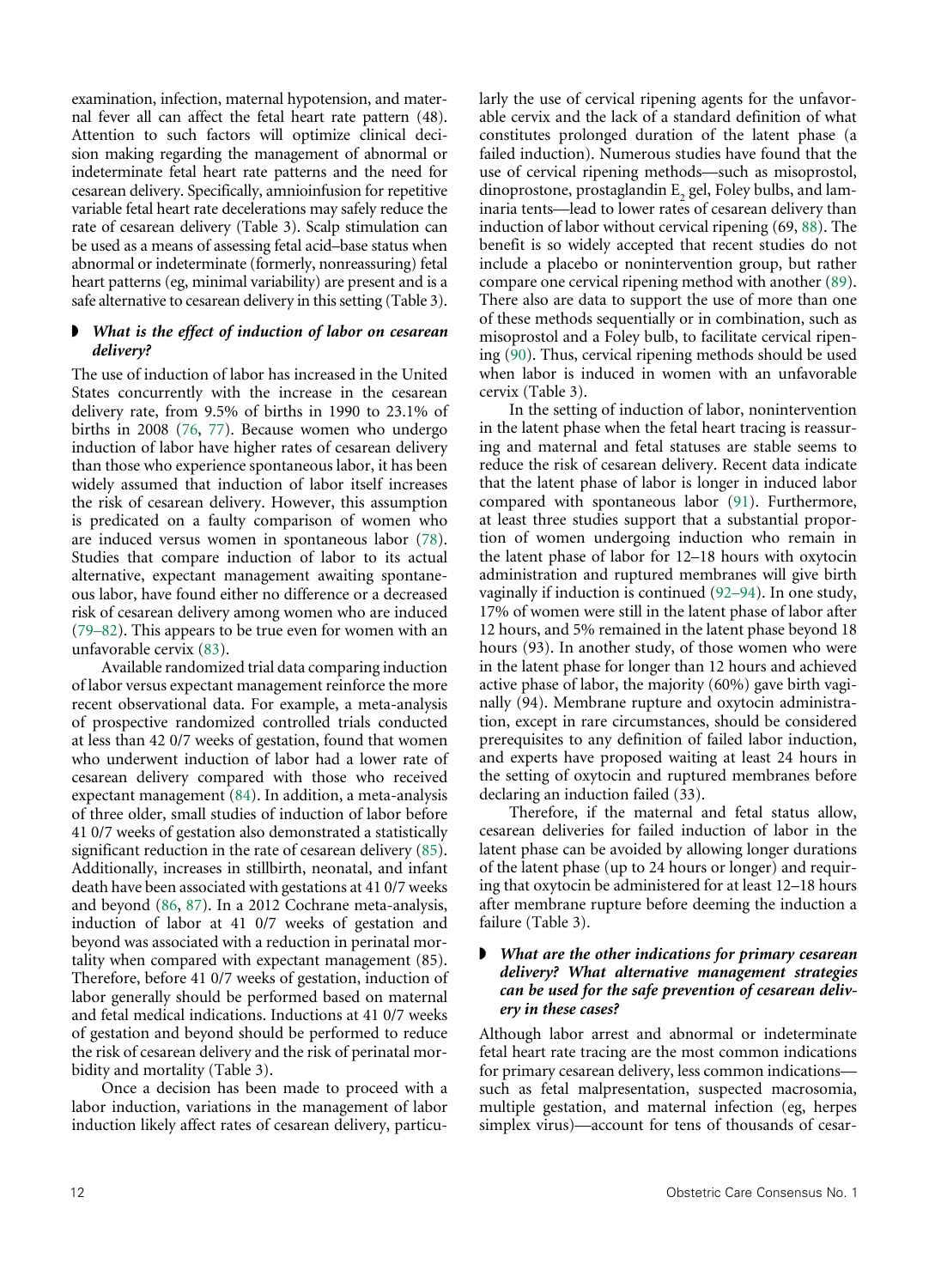ean deliveries in the United States annually. Safe prevention of primary cesarean deliveries will require different approaches for each of these indications.

#### *Fetal Malpresentation*

<span id="page-12-2"></span><span id="page-12-1"></span><span id="page-12-0"></span>Breech presentation at 37 weeks of gestation and beyond is estimated to complicate 3.8% of pregnancies, and more than 85% of pregnant women with a persistent breech presentation are delivered by cesarean [\(95\)](#page-16-15). In one recent study, the rate of attempted external cephalic version was 46% and decreased during the study period (96). Thus, external cephalic version for fetal malpresentation is likely underutilized, especially when considering that most patients with a successful external cephalic version will give birth vaginally [\(96](#page-16-16)). Obstetricians should offer and perform external cephalic version whenever possible [\(97](#page-16-17)). Furthermore, when an external cephalic version is planned, there is evidence that success may be enhanced by regional analgesia [\(98\)](#page-16-18). Fetal presentation should be assessed and documented beginning at 36 0/7 weeks of gestation to allow for external cephalic version to be offered (Table 3). Before a vaginal breech delivery is planned, women should be informed that the risk of perinatal or neonatal mortality or short-term serious neonatal morbidity may be higher than if a cesarean delivery is planned, and the patient's informed consent should be documented.

#### <span id="page-12-3"></span>*Suspected Fetal Macrosomia*

<span id="page-12-4"></span>Suspected fetal macrosomia is not an indication for delivery and rarely is an indication for cesarean delivery. To avoid potential birth trauma, the College recommends that cesarean delivery be limited to estimated fetal weights of at least 5,000 g in women without diabetes and at least 4,500 g in women with diabetes (Table 3) ([99](#page-16-19)). This recommendation is based on estimations of the number needed to treat from a study that modeled the potential risks and benefits from a scheduled, nonmedically indicated cesarean delivery for suspected fetal macrosomia, including shoulder dystocias and permanent brachial plexus injuries [\(100](#page-16-20)). The prevalence of birth weight of 5,000 g or more is rare, and patients should be counseled that estimates of fetal weight, particularly late in gestation, are imprecise (Table 3). Even when these thresholds are not reached, screening ultrasonography performed late in pregnancy has been associated with the unintended consequence of increased cesarean delivery with no evidence of neonatal benefit ([101\)](#page-16-21). Thus, ultrasonography for estimated fetal weight in the third trimester should be used sparingly and with clear indications.

# <span id="page-12-6"></span><span id="page-12-5"></span>*Excessive Maternal Weight Gain*

<span id="page-12-8"></span><span id="page-12-7"></span>A large proportion of women in the United States gain more weight during pregnancy than is recommended by the Institute of Medicine (IOM). Observational evidence suggests that women who gain more weight than recommended by the IOM guidelines have an increased risk of cesarean delivery and other adverse outcomes (15, [102,](#page-17-8) [103\)](#page-17-9). In a recent Committee Opinion, the College recom<span id="page-12-9"></span>mends that it is "important to discuss appropriate weight gain, diet, and exercise at the initial visit and periodically throughout the pregnancy" [\(104\)](#page-17-0). Although pregnancy weight-management interventions continue to be developed and have yet to translate into reduced rates of cesarean delivery or morbidity, the available observational data support that women should be counseled about the IOM maternal weight guidelines in an attempt to avoid excessive weight gain (Table 3).

#### *Twin Gestation*

<span id="page-12-10"></span>The rate of cesarean deliveries among women with twin gestations increased from 53% in 1995 to 75% in 2008 ([105\)](#page-17-1). Even among vertex-presenting twins, there was an increase from 45% to 68% (105). Perinatal outcomes for twin gestations in which the first twin is in cephalic presentation are not improved by cesarean delivery. Thus, women with either cephalic/cephalic-presenting twins or cephalic/noncephalic-presenting twins should be counseled to attempt vaginal delivery (Table 3) [\(106](#page-17-2)). In order to ensure safe vaginal delivery of twins, it is important to train residents to perform twin deliveries and to maintain experience with twin vaginal deliveries among practicing obstetric care providers.

#### <span id="page-12-11"></span>*Herpes Simplex Virus*

<span id="page-12-12"></span>In women with a history of herpes simplex virus, the administration of acyclovir for viral suppression is an important strategy to prevent genital herpetic outbreaks requiring cesarean delivery and asymptomatic viral shedding ([107](#page-17-3), [108](#page-17-4)). Given the favorable benefit-risk profile for the administration of maternal acyclovir, efforts should be made to ensure that women with a history of genital herpes, even in the absence of an outbreak in the current pregnancy, are offered oral suppressive therapy within 3–4 weeks of anticipated delivery ([109](#page-17-5)) and at the latest, at or beyond 36 weeks of gestation ([110\)](#page-17-6). Cesarean delivery is not recommended for women with a history of herpes simplex virus infection but no active genital disease during labor (110).

# <span id="page-12-14"></span><span id="page-12-13"></span>*Continuous Labor and Delivery Support*

Published data indicate that one of the most effective tools to improve labor and delivery outcomes is the continuous presence of support personnel, such as a doula. A Cochrane meta-analysis of 12 trials and more than 15,000 women demonstrated that the presence of continuous one-on-one support during labor and delivery was associated with improved patient satisfaction and a statistically significant reduction in the rate of cesarean delivery ([111](#page-17-7)). Given that there are no associated measurable harms, this resource is probably underutilized.

#### <span id="page-12-15"></span>◗ *What organizational actions are necessary for the primary cesarean delivery rate to safely decline?*

A number of approaches are needed to reduce the primary cesarean delivery rate, which in turn would lower the repeat cesarean delivery rate. Although national and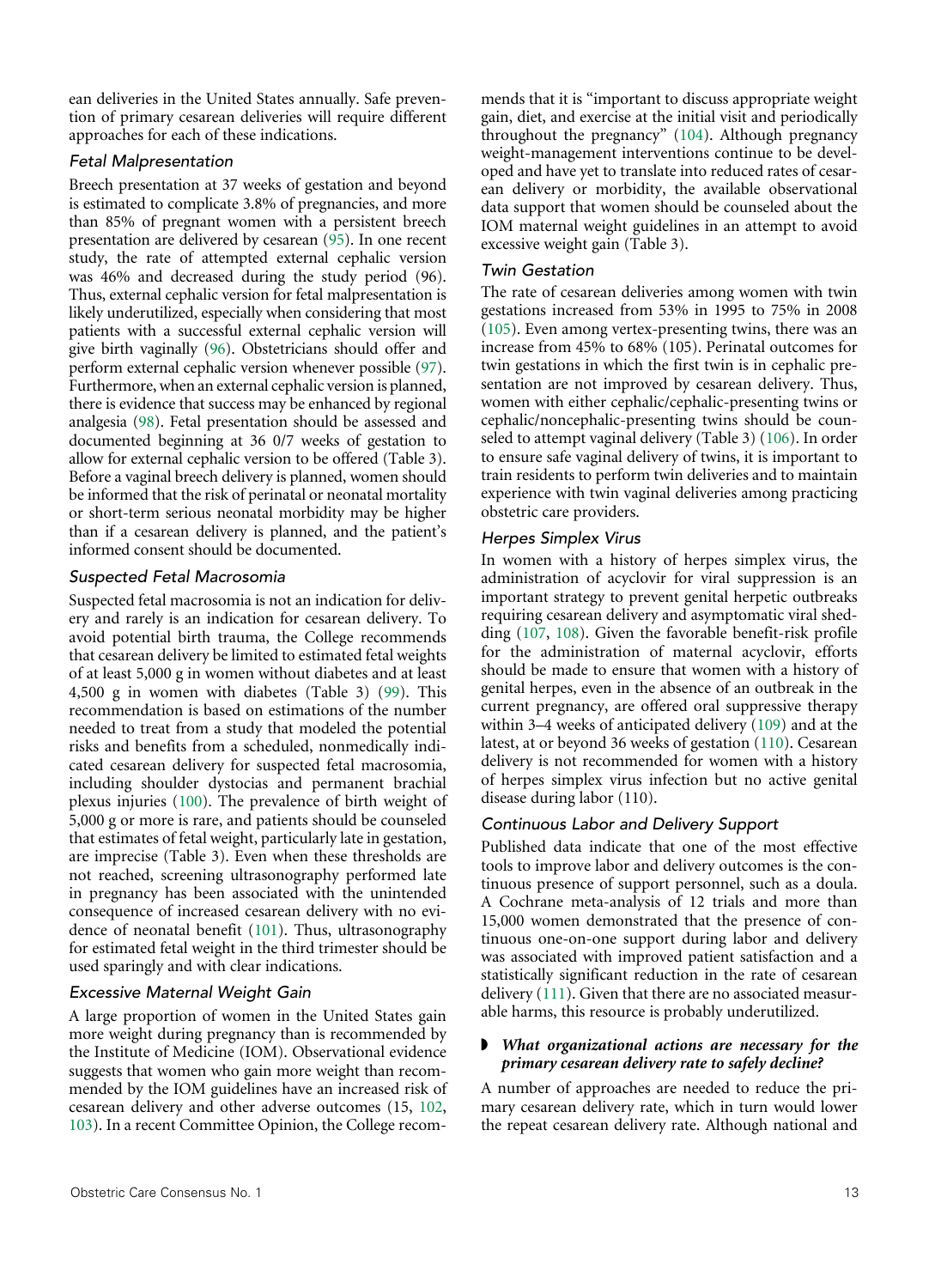regional organizations can take the lead in setting the agenda regarding the safe prevention of primary cesarean delivery, such an agenda will need to be prioritized at the level of practices, hospitals, health care systems, and, of course, patients.

Changing the local culture and attitudes of obstetric care providers regarding the issues involved in cesarean delivery reduction also will be challenging. Several studies have demonstrated the feasibility of using systemic interventions to reduce the rate of cesarean delivery across indications and across community and academic settings. A 2007 review found that the cesarean delivery rate was reduced by 13% when audit and feedback were used exclusively but decreased by 27% when audit and feedback were used as part of a multifaceted intervention, which involved second opinions and culture change ([112\)](#page-17-10). Systemic interventions, therefore, provide an important strategic opportunity for reducing cesarean delivery rates. However, the specific interventional approaches have not been studied in large, prospective trials, thus specific recommendations cannot be made.

<span id="page-13-15"></span><span id="page-13-14"></span>A necessary component of culture change will be tort reform because the practice environment is extremely vulnerable to external medico-legal pressures. Studies have demonstrated associations between cesarean delivery rates and malpractice premiums and state-level tort regulations, such as caps on damages ([113,](#page-17-11) [114\)](#page-17-12). A broad range of evidence-based approaches will be necessary––including changes in individual clinician practice patterns, development of clinical management guidelines from a broad range of organizations, implementation of systemic approaches at the organizational level and regional level, and tort reform––to ensure that unnecessary cesarean deliveries are reduced. In addition, individuals, organizations, and governing bodies should work to ensure that research is conducted to provide a better knowledge base to guide decisions regarding cesarean delivery and to encourage policy changes that safely lower the rate of primary cesarean delivery (Table 3).

#### References

- <span id="page-13-0"></span>1. Hamilton BE, Hoyert DL, Martin JA, Strobino DM, Guyer B. Annual summary of vital statistics: 2010-2011. Pediatrics 2013;131:548–58. [\[PubMed\]](http://www.ncbi.nlm.nih.gov/pubmed/23400611) [\[Full Text\]](http://pediatrics.aappublications.org/content/131/3/548.long) [^](#page-0-2)
- <span id="page-13-1"></span>2. Gregory KD, Jackson S, Korst L, Fridman M. Cesarean versus vaginal delivery: whose risks? Whose benefits? Am J Perinatol 2012;29:7-18. [\[PubMed\]](http://www.ncbi.nlm.nih.gov/pubmed/21833896) [\[Full Text\]](https://www.thieme-connect.com/ejournals/html/10.1055/s-0031-1285829) ⇔
- <span id="page-13-2"></span>3. Guise JM, Eden K, Emeis C, Denman MA, Marshall N, Fu R, et al. Vaginal birth after cesarean: new insights. Evidence Report/Technology Assessment No.191. AHRQ Publication No. 10-E003. Rockville (MD): Agency for Healthcare Research and Quality; 2010. Available at: [http://](http://www.ahrq.gov/research/findings/evidence-based-reports/vbacup-evidence-report.pdf) [www.ahrq.gov/research/findings/evidence-based-reports/](http://www.ahrq.gov/research/findings/evidence-based-reports/vbacup-evidence-report.pdf) [vbacup-evidence-report.pdf](http://www.ahrq.gov/research/findings/evidence-based-reports/vbacup-evidence-report.pdf). Retrieved November 7, 2013.  $\Leftrightarrow$
- <span id="page-13-3"></span>4. Clark SL, Belfort MA, Dildy GA, Herbst MA, Meyers JA, Hankins GD. Maternal death in the 21st century: causes, prevention, and relationship to cesarean delivery. Am J

Obstet Gynecol 2008;199:36.e1-36.e5; discussion 91–2.  $[PubMed]$   $[Full Text] \Leftrightarrow$  $[Full Text] \Leftrightarrow$ 

- <span id="page-13-4"></span>5. Hannah ME, Hannah WJ, Hodnett ED, Chalmers B, Kung R, Willan A, et al. Outcomes at 3 months after planned cesarean vs planned vaginal delivery for breech presentation at term: the international randomized Term Breech Trial. Term Breech Trial 3-Month Follow-up Collaborative Group. JAMA 2002;287:1822–31. [\[PubMed\]](http://www.ncbi.nlm.nih.gov/pubmed/11939868) [\[Full Text\]](http://jama.jamanetwork.com/article.aspx?articleid=194813) [^](#page-1-2)
- <span id="page-13-5"></span>6. Hannah ME, Whyte H, Hannah WJ, Hewson S, Amankwah K, Cheng M, et al. Maternal outcomes at 2 years after planned cesarean section versus planned vaginal birth for breech presentation at term: the international randomized Term Breech Trial. Term Breech Trial Collaborative Group. Am J Obstet Gynecol 2004;191:917–27. [\[PubMed\]](http://www.ncbi.nlm.nih.gov/pubmed/15467565)   $[Full Text] \Leftrightarrow$  $[Full Text] \Leftrightarrow$
- <span id="page-13-6"></span>7. Liu S, Liston RM, Joseph KS, Heaman M, Sauve R, Kramer MS. Maternal mortality and severe morbidity associated with low-risk planned cesarean delivery versus planned vaginal delivery at term. Maternal Health Study Group of the Canadian Perinatal Surveillance System. CMAJ 2007;176:455–60. [\[PubMed\]](http://www.ncbi.nlm.nih.gov/pubmed/17296957) [\[Full Text\]](http://www.ncbi.nlm.nih.gov/pmc/articles/PMC1800583/) ⇔
- <span id="page-13-7"></span>8. Silver RM, Landon MB, Rouse DJ, Leveno KJ, Spong CY, Thom EA, et al. Maternal morbidity associated with multiple repeat cesarean deliveries. National Institute of Child Health and Human Development Maternal-Fetal Medicine Units Network. Obstet Gynecol 2006;107:1226– 32. [\[PubMed\]](http://www.ncbi.nlm.nih.gov/pubmed/16738145) [*[Obstetrics & Gynecology](http://journals.lww.com/greenjournal/Fulltext/2006/06000/Maternal_Morbidity_Associated_With_Multiple_Repeat.4.aspx)*] [^](#page-1-5)
- <span id="page-13-10"></span>9. Marshall NE, Fu R, Guise JM. Impact of multiple cesarean deliveries on maternal morbidity: a systematic review. Am J Obstet Gynecol 2011;205:262.e1–262.e8. [\[PubMed\]](http://www.ncbi.nlm.nih.gov/pubmed/22071057) [\[Full](http://www.sciencedirect.com/science/article/pii/S0002937811007630)  [Text\]](http://www.sciencedirect.com/science/article/pii/S0002937811007630) ⇔
- <span id="page-13-11"></span>10. Smith GC, Pell JP, Dobbie R. Caesarean section and risk of unexplained stillbirth in subsequent pregnancy. Lancet 2003;362:1779-84. [\[PubMed\]](http://www.ncbi.nlm.nih.gov/pubmed/14654315) [\[Full Text\]](http://www.sciencedirect.com/science/article/pii/S0140673603148969) ⇔
- <span id="page-13-12"></span>11. Solheim KN, Esakoff TF, Little SE, Cheng YW, Sparks TN, Caughey AB. The effect of cesarean delivery rates on the future incidence of placenta previa, placenta accreta, and maternal mortality. J Matern Fetal Neonatal Med 2011;24:1341–6. [\[PubMed\]](http://www.ncbi.nlm.nih.gov/pubmed/21381881) [\[Full Text\]](http://informahealthcare.com/doi/full/10.3109/14767058.2011.553695) [^](#page-2-3)
- <span id="page-13-8"></span>12. Kozhimannil KB, Law MR, Virnig BA. Cesarean delivery rates vary tenfold among US hospitals; reducing variation may address quality and cost issues. Health Aff 2013;32:527–35. [\[PubMed\]](http://www.ncbi.nlm.nih.gov/pubmed/23459732) [\[Full Text\]](http://content.healthaffairs.org/content/32/3/527.long) ⇔
- <span id="page-13-9"></span>13. Declercq E, Menacker F, MacDorman M. Maternal risk profiles and the primary cesarean rate in the United States, 1991-2002. Am J Public Health 2006;96:867–72. [\[PubMed\]](http://www.ncbi.nlm.nih.gov/pubmed/16571712)  $[Full Text] \Leftrightarrow$  $[Full Text] \Leftrightarrow$
- 14. Declercq E, Menacker F, MacDorman M. Rise in "no indicated risk" primary caesareans in the United States, 1991-2001: cross sectional analysis. BMJ 2005;330:71–2.  $[PubMed] [Full Text] \Leftrightarrow$  $[PubMed] [Full Text] \Leftrightarrow$  $[PubMed] [Full Text] \Leftrightarrow$  $[PubMed] [Full Text] \Leftrightarrow$
- 15. Rhodes JC, Schoendorf KC, Parker JD. Contribution of excess weight gain during pregnancy and macrosomia to the cesarean delivery rate, 1990-2000. Pediatrics 2003;111:1181–5. [\[PubMed\]](http://www.ncbi.nlm.nih.gov/pubmed/12728135) [\[Full Text\]](http://pediatrics.aappublications.org/content/111/Supplement_1/1181.long) [^](#page-2-5)
- <span id="page-13-13"></span>16. Barber EL, Lundsberg LS, Belanger K, Pettker CM, Funai EF, Illuzzi JL. Indications contributing to the increasing cesarean delivery rate. Obstet Gynecol 2011;118:29–38. [\[PubMed\]](http://www.ncbi.nlm.nih.gov/pubmed/21646928) [*[Obstetrics & Gynecology](http://journals.lww.com/greenjournal/Fulltext/2011/07000/Indications_Contributing_to_the_Increasing.5.aspx)*] [^](#page-3-2)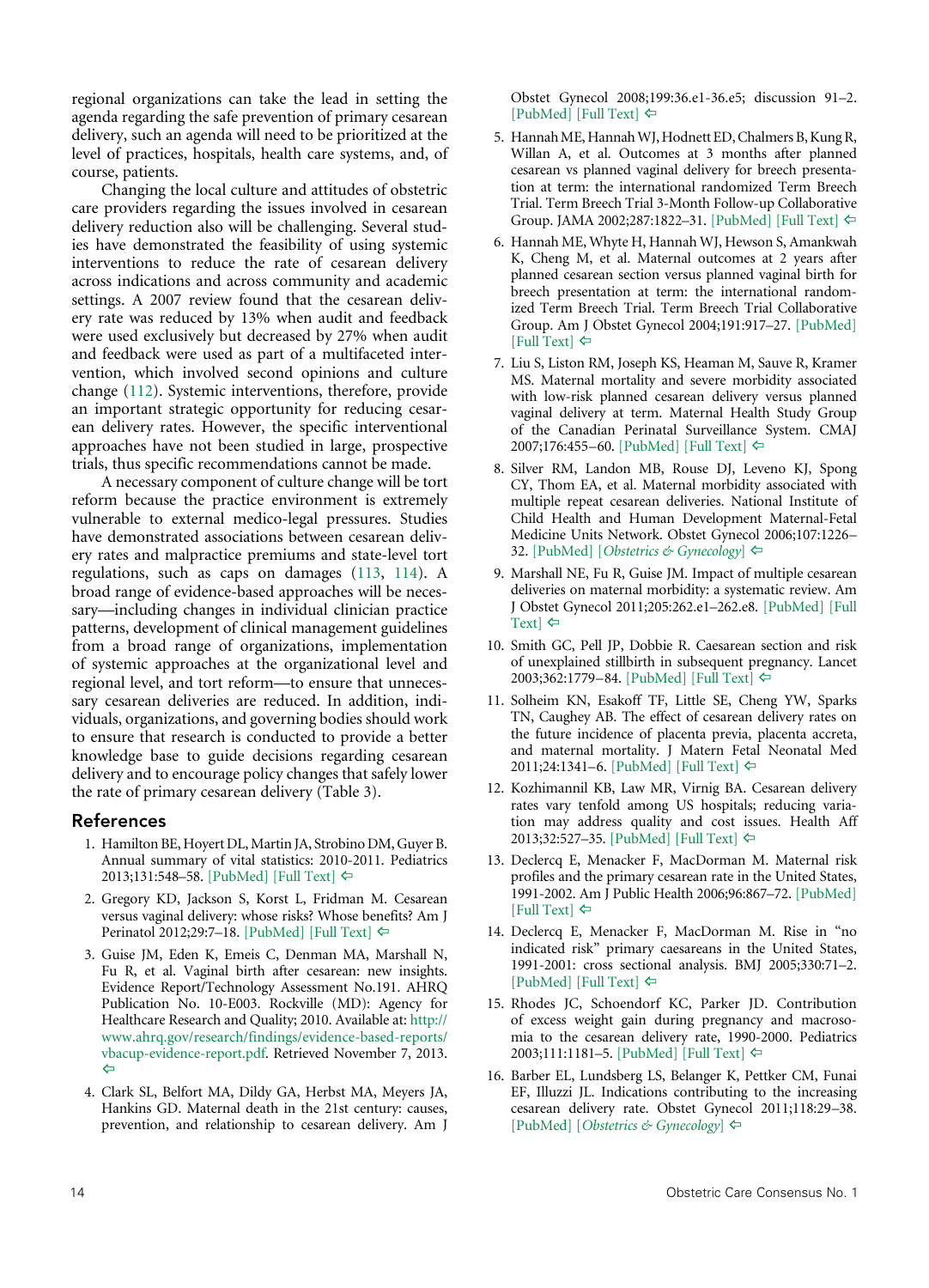- <span id="page-14-0"></span>17. Friedman EA. An objective approach to the diagnosis and management of abnormal labor. Bull N Y Acad Med 1972; 48:842–58. [\[PubMed\]](http://www.ncbi.nlm.nih.gov/pubmed/4504890) [\[Full Text\]](http://www.ncbi.nlm.nih.gov/pmc/articles/PMC1806752/pdf/bullnyacadmed00196-0040.pdf) ⇔
- <span id="page-14-1"></span>18. Friedman EA, Sachtleben MR. Amniotomy and the course of labor. Obstet Gynecol 1963;22:755–70. [\[PubMed\]](http://www.ncbi.nlm.nih.gov/pubmed/14103699) [*[Obstetrics & Gynecology](http://journals.lww.com/greenjournal/Citation/1963/12000/Amniotomy_and_the_Course_of_Labor.10.aspx)*] [^](#page-3-4)
- <span id="page-14-2"></span>19. Friedman E. The graphic analysis of labor. Am J Obstet Gynecol 1954;68:1568–75. [\[PubMed\]](http://www.ncbi.nlm.nih.gov/pubmed/13207246) [^](#page-4-3)
- <span id="page-14-3"></span>20. Zhang J, Landy HJ, Branch DW, Burkman R, Haberman S, Gregory KD, et al. Contemporary patterns of spontaneous labor with normal neonatal outcomes. Consortium on Safe Labor. Obstet Gynecol 2010;116:1281–7. [\[PubMed\]](http://www.ncbi.nlm.nih.gov/pubmed/21099592) [*[Obstetrics & Gynecology](http://journals.lww.com/greenjournal/Fulltext/2010/12000/Contemporary_Patterns_of_Spontaneous_Labor_With.8.aspx)*] [^](#page-4-4)
- <span id="page-14-4"></span>21. Arulkumaran S, Koh CH, Ingemarsson I, Ratnam SS. Augmentation of labour—mode of delivery related to cervimetric progress. Aust N Z J Obstet Gynaecol 1987;27: 304–8. [\[PubMed\]](http://www.ncbi.nlm.nih.gov/pubmed/3453667)  $\Leftrightarrow$
- <span id="page-14-6"></span>22. Rouse DJ, Owen J, Hauth JC. Active-phase labor arrest: oxytocin augmentation for at least 4 hours. Obstet Gynecol 1999;93:323–8. [\[PubMed\]](http://www.ncbi.nlm.nih.gov/pubmed/10074971) [*[Obstetrics & Gynecology](http://journals.lww.com/greenjournal/Fulltext/1999/03000/Active_Phase_Labor_Arrest__Oxytocin_Augmentation.1.aspx)*] [^](#page-7-2)
- <span id="page-14-7"></span>23. Rouse DJ, Owen J, Savage KG, Hauth JC. Active phase labor arrest: revisiting the 2-hour minimum. Obstet Gynecol 2001;98:550–4. [\[PubMed\] \[](http://www.ncbi.nlm.nih.gov/pubmed/11576566)*[Obstetrics & Gynecology](http://journals.lww.com/greenjournal/Fulltext/2001/10000/Active_Phase_Labor_Arrest__Revisiting_the_2_Hour.5.aspx)*] [^](#page-7-3)
- <span id="page-14-8"></span>24. Henry DE, Cheng YW, Shaffer BL, Kaimal AJ, Bianco K, Caughey AB. Perinatal outcomes in the setting of active phase arrest of labor. Obstet Gynecol 2008;112:1109–15. [\[PubMed\]](http://www.ncbi.nlm.nih.gov/pubmed/18978113) [*[Obstetrics & Gynecology](http://journals.lww.com/greenjournal/Fulltext/2008/11000/Perinatal_Outcomes_in_the_Setting_of_Active_Phase.21.aspx)*] [^](#page-7-4)
- <span id="page-14-5"></span> 25. Rouse DJ, Landon M, Leveno KJ, Leindecker S, Varner MW, Caritis SN, et al. The Maternal-Fetal Medicine Units cesarean registry: chorioamnionitis at term and its duration-relationship to outcomes. National Institute of Child Health And Human Development, Maternal-Fetal Medicine Units Network. Am J Obstet Gynecol 2004;191:211–6. [\[PubMed\]](http://www.ncbi.nlm.nih.gov/pubmed/15295368) [\[Full Text\]](http://www.sciencedirect.com/science/article/pii/S0002937804002327) ⇔
- <span id="page-14-11"></span> 26. Piper JM, Bolling DR, Newton ER. The second stage of labor: factors influencing duration. Am J Obstet Gynecol 1991;165:976–9. [\[PubMed\]](http://www.ncbi.nlm.nih.gov/pubmed/1951566) ⇔
- <span id="page-14-12"></span>27. Rouse DJ, Weiner SJ, Bloom SL, Varner MW, Spong CY, Ramin SM, et al. Second-stage labor duration in nulliparous women: relationship to maternal and perinatal outcomes. Eunice Kennedy Shriver National Institute of Child Health and Human Development Maternal-Fetal Medicine Units Network. Am J Obstet Gynecol 2009;201:357. e1-357.e7[. \[PubMed\]](http://www.ncbi.nlm.nih.gov/pubmed/19788967) [\[Full Text\]](http://www.ncbi.nlm.nih.gov/pmc/articles/PMC2768280/)  $\Leftrightarrow$
- <span id="page-14-13"></span>28. Le Ray C, Audibert F, Goffinet F, Fraser W. When to stop pushing: effects of duration of second-stage expulsion efforts on maternal and neonatal outcomes in nulliparous women with epidural analgesia. Am J Obstet Gynecol 2009;201:361.e1-361.e7. [\[PubMed\]](http://www.ncbi.nlm.nih.gov/pubmed/19788968) [\[Full Text\]](http://www.sciencedirect.com/science/article/pii/S0002937809009016) ⇔
- <span id="page-14-14"></span>29. Cheng YW, Hopkins LM, Caughey AB. How long is too long: Does a prolonged second stage of labor in nulliparous women affect maternal and neonatal outcomes? Am J Obstet Gynecol 2004;191:933–8. [\[PubMed\]](http://www.ncbi.nlm.nih.gov/pubmed/15467567) [\[Full Text\]](http://www.sciencedirect.com/science/article/pii/S0002937804005289) [^](#page-8-5)
- <span id="page-14-15"></span>30. Cheng YW, Hopkins LM, Laros RK,Jr, Caughey AB. Duration of the second stage of labor in multiparous women: maternal and neonatal outcomes. Am J Obstet Gynecol 2007;196:585.e1–585.e6. [\[PubMed\]](http://www.ncbi.nlm.nih.gov/pubmed/17547906) [\[Full Text\]](http://www.sciencedirect.com/science/article/pii/S0002937807003183) [^](#page-8-6)
- <span id="page-14-9"></span>31. Allen VM, Baskett TF, O'Connell CM, McKeen D, Allen AC. Maternal and perinatal outcomes with increasing

duration of the second stage of labor. Obstet Gynecol 2009; 113:1248–58. [\[PubMed\]](http://www.ncbi.nlm.nih.gov/pubmed/19461419) [*[Obstetrics & Gynecology](http://journals.lww.com/greenjournal/Fulltext/2009/06000/Maternal_and_Perinatal_Outcomes_With_Increasing.9.aspx)*] [^](#page-8-0)

- <span id="page-14-10"></span>32. Cheng YW, Shaffer BL, Bianco K, Caughey AB. Timing of operative vaginal delivery and associated perinatal outcomes in nulliparous women. J Matern Fetal Neonatal Med 2011;24:692–7. [\[PubMed\]](http://www.ncbi.nlm.nih.gov/pubmed/21401312) [\[Full Text\]](http://informahealthcare.com/doi/full/10.3109/14767058.2010.521872) ⇔
- <span id="page-14-20"></span>33. Spong CY, Berghella V, Wenstrom KD, Mercer BM, Saade GR. Preventing the first cesarean delivery: summary of a joint Eunice Kennedy Shriver National Institute of Child Health and Human Development, Society for Maternal-Fetal Medicine, and American College of Obstetricians and Gynecologists Workshop. Obstet Gynecol 2012;120:1181–93. [\[PubMed\]](http://www.ncbi.nlm.nih.gov/pubmed/23090537) [*[Obstetrics & Gynecology](http://journals.lww.com/greenjournal/Fulltext/2012/11000/Preventing_the_First_Cesarean_Delivery__Summary_of.26.aspx)*] [^](#page-9-0)
- <span id="page-14-21"></span>34. Srinivas SK, Epstein AJ, Nicholson S, Herrin J, Asch DA. Improvements in US maternal obstetrical outcomes from 1992 to 2006. Med Care 2010;48:487–93. [\[PubMed\]](http://www.ncbi.nlm.nih.gov/pubmed/20393363) [^](#page-9-1)
- <span id="page-14-22"></span>35. Towner D, Castro MA, Eby-Wilkens E, Gilbert WM. Effect of mode of delivery in nulliparous women on neonatal intracranial injury. N Engl J Med 1999;341:1709–14.  $[PubMed] [Full Text] \Leftrightarrow$  $[PubMed] [Full Text] \Leftrightarrow$  $[PubMed] [Full Text] \Leftrightarrow$  $[PubMed] [Full Text] \Leftrightarrow$
- <span id="page-14-23"></span>36. Werner EF, Janevic TM, Illuzzi J, Funai EF, Savitz DA, Lipkind HS. Mode of delivery in nulliparous women and neonatal intracranial injury. Obstet Gynecol 2011;118: 1239–46. [\[PubMed\]](http://www.ncbi.nlm.nih.gov/pubmed/22105252) [*[Obstetrics & Gynecology](http://journals.lww.com/greenjournal/Fulltext/2011/12000/Mode_of_Delivery_in_Nulliparous_Women_and_Neonatal.6.aspx)*] [^](#page-9-3)
- <span id="page-14-24"></span>37. O'Mahony F, Hofmeyr GJ, Menon V. Choice of instruments for assisted vaginal delivery. Cochrane Database of Systematic Reviews 2010, Issue 11. Art. No.: CD005455. DOI: 10.1002/14651858.CD005455.pub2. [\[PubMed\]](http://www.ncbi.nlm.nih.gov/pubmed/21069686) [\[Full](http://onlinelibrary.wiley.com/doi/10.1002/14651858.CD005455.pub2/full) [Text\]](http://onlinelibrary.wiley.com/doi/10.1002/14651858.CD005455.pub2/full)  $\Leftrightarrow$
- <span id="page-14-25"></span>38. American College of Obstetricians and Gynecologists. Operative vaginal delivery. ACOG Practice Bulletin 17. Washington, DC: ACOG; 2000. ⇔
- <span id="page-14-26"></span>39. Powell J, Gilo N, Foote M, Gil K, Lavin JP. Vacuum and forceps training in residency: experience and self-reported competency. J Perinatol 2007;27:343–6. [\[PubMed\]](http://www.ncbi.nlm.nih.gov/pubmed/17392838) [\[Full](http://www.nature.com/jp/journal/v27/n6/full/7211734a.html) [Text\]](http://www.nature.com/jp/journal/v27/n6/full/7211734a.html)  $\Leftrightarrow$
- <span id="page-14-16"></span>40. Shaffer BL, Caughey AB. Forceps delivery: potential benefits and a call for continued training. J Perinatol 2007;27:327–8. [\[PubMed\]](http://www.ncbi.nlm.nih.gov/pubmed/17522684) [\[Full Text\]](http://www.nature.com/jp/journal/v27/n6/full/7211735a.html)  $\Leftrightarrow$
- <span id="page-14-17"></span>41. Cheng YW, Hubbard A, Caughey AB, Tager IB. The association between persistent fetal occiput posterior position and perinatal outcomes: an example of propensity score and covariate distance matching. Am J Epidemiol 2010;171:656–63. [\[PubMed\]](http://www.ncbi.nlm.nih.gov/pubmed/20139128) [\[Full Text\]](http://aje.oxfordjournals.org/content/171/6/656.long) ⇔
- <span id="page-14-18"></span>42. Lieberman E, Davidson K, Lee-Parritz A, Shearer E. Changes in fetal position during labor and their association with epidural analgesia. Obstet Gynecol 2005;105:974–82. [\[PubMed\]](http://www.ncbi.nlm.nih.gov/pubmed/15863533) [*[Obstetrics & Gynecology](http://journals.lww.com/greenjournal/Fulltext/2005/05000/Changes_in_Fetal_Position_During_Labor_and_Their.10.aspx)*] [^](#page-9-8)
- <span id="page-14-19"></span>43. Shaffer BL, Cheng YW, Vargas JE, Caughey AB. Manual rotation to reduce caesarean delivery in persistent occiput posterior or transverse position. J Matern Fetal Neonatal Med 2011;24:65–72. [\[PubMed\]](http://www.ncbi.nlm.nih.gov/pubmed/20350240) [\[Full Text\]](http://informahealthcare.com/doi/full/10.3109/14767051003710276)  $\Leftrightarrow$
- 44. Le Ray C, Serres P, Schmitz T, Cabrol D, Goffinet F. Manual rotation in occiput posterior or transverse positions: risk factors and consequences on the cesarean delivery rate. Obstet Gynecol 2007;110:873–9. [\[PubMed\]](http://www.ncbi.nlm.nih.gov/pubmed/17906022) [*[Obstetrics &](http://journals.lww.com/greenjournal/Fulltext/2007/10000/Manual_Rotation_in_Occiput_Posterior_or_Transverse.22.aspx) [Gynecology](http://journals.lww.com/greenjournal/Fulltext/2007/10000/Manual_Rotation_in_Occiput_Posterior_or_Transverse.22.aspx)*] ⇔
- 45. Cargill YM, MacKinnon CJ, Arsenault MY, Bartellas E, Daniels S, Gleason T, et al. Guidelines for operative vaginal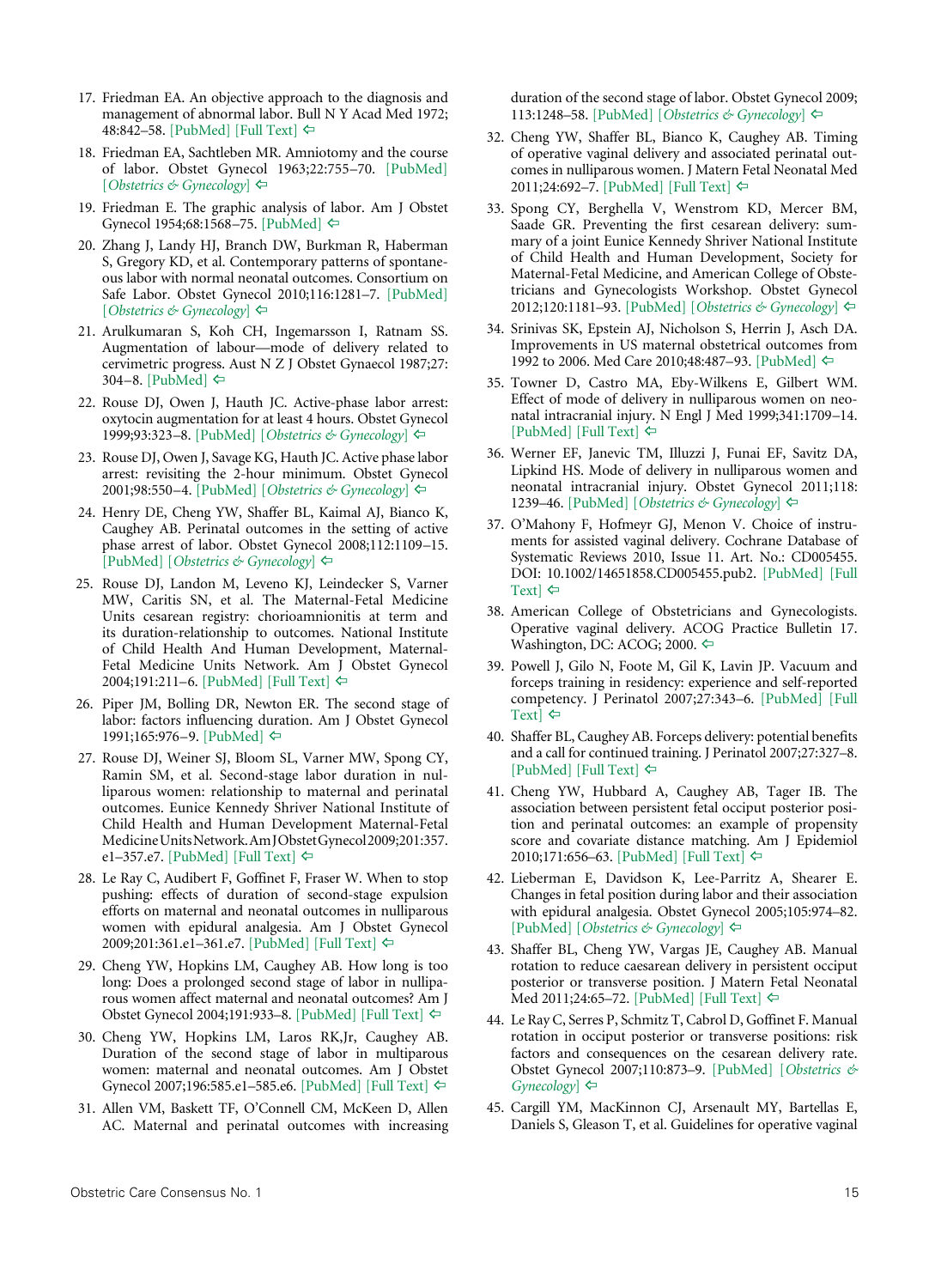birth. Clinical Practice Obstetrics Committee. J Obstet Gynaecol can 2004;26:747–61. [\[PubMed\]](http://www.ncbi.nlm.nih.gov/pubmed/15307980) [^](#page-9-9)

- <span id="page-15-0"></span>46. Reichman O, Gdansky E, Latinsky B, Labi S, Samueloff A. Digital rotation from occipito-posterior to occipito-anterior decreases the need for cesarean section. Eur J Obstet Gynecol Reprod Biol 2008;136:25–8. [\[PubMed\]](http://www.ncbi.nlm.nih.gov/pubmed/17368909) [\[Full Text\]](http://www.sciencedirect.com/science/article/pii/S0301211507000711)   $\Leftrightarrow$
- <span id="page-15-1"></span>47. Chou MR, Kreiser D, Taslimi MM, Druzin ML, El-Sayed YY. Vaginal versus ultrasound examination of fetal occiput position during the second stage of labor. Am J Obstet Gynecol 2004;191:521-4. [\[PubMed\]](http://www.ncbi.nlm.nih.gov/pubmed/15343230) [\[Full Text\]](http://www.sciencedirect.com/science/article/pii/S0002937804000766)  $\Leftrightarrow$
- <span id="page-15-15"></span>48. Management of intrapartum fetal heart rate tracings. Practice Bulletin No. 116. American College of Obstetricians and Gynecologists. Obstet Gynecol 2010;116:1232-40. [\[PubMed\]](http://www.ncbi.nlm.nih.gov/pubmed/20966730) [*[Obstetrics & Gynecology](http://journals.lww.com/greenjournal/Citation/2010/11000/Practice_Bulletin_No__116__Management_of.53.aspx)*] ⇔
- <span id="page-15-16"></span>49. Intrapartum fetal heart rate monitoring: nomenclature, interpretation, and general management principles. ACOG Practice Bulletin No. 106.American College of Obstetricians and Gynecologists. Obstet Gynecol 2009;114:192–202. [\[PubMed\]](http://www.ncbi.nlm.nih.gov/pubmed/19546798) [*[Obstetrics & Gynecology](http://journals.lww.com/greenjournal/Citation/2009/07000/ACOG_Practice_Bulletin_No__106__Intrapartum_Fetal.51.aspx)*] [^](#page-10-10)
- 50. Larma JD, Silva AM, Holcroft CJ, Thompson RE, Donohue PK, Graham EM. Intrapartum electronic fetal heart rate monitoring and the identification of metabolic acidosis and hypoxic-ischemic encephalopathy. Am J Obstet Gynecol 2007;197:301.e1–301.e8. [\[PubMed\]](http://www.ncbi.nlm.nih.gov/pubmed/17826429) [\[Full Text\]](http://www.sciencedirect.com/science/article/pii/S0002937807008290) [^](#page-10-10)
- 51. Sameshima H, Ikenoue T. Predictive value of late decelerations for fetal acidemia in unselective low-risk pregnancies. Am J Perinatol 2005;22:19–23. [\[PubMed\]](http://www.ncbi.nlm.nih.gov/pubmed/15668840) [\[Full Text\]](https://www.thieme-connect.com/ejournals/html/10.1055/s-2004-837272) ⇔
- 52. Sameshima H, Ikenoue T, Ikeda T, Kamitomo M, Ibara S. Unselected low-risk pregnancies and the effect of continuous intrapartum fetal heart rate monitoring on umbilical blood gases and cerebral palsy. Am J Obstet Gynecol 2004;190:118-23. [\[PubMed\]](http://www.ncbi.nlm.nih.gov/pubmed/14749646) [\[Full Text\]](http://www.sciencedirect.com/science/article/pii/S000293780300989X) ⇔
- <span id="page-15-17"></span>53. Clark SL, Gimovsky ML, Miller FC. Fetal heart rate response to scalp blood sampling. Am J Obstet Gynecol 1982;144:706–8. [\[PubMed\]](http://www.ncbi.nlm.nih.gov/pubmed/7137256) ⇔
- <span id="page-15-18"></span>54. Clark SL, Gimovsky ML, Miller FC. The scalp stimulation test: a clinical alternative to fetal scalp blood sampling. Am J Obstet Gynecol 1984;148:274–7. [\[PubMed\]](http://www.ncbi.nlm.nih.gov/pubmed/6695974) [^](#page-10-11)
- <span id="page-15-19"></span>55. Cahill AG, Roehl KA, Odibo AO, Macones GA. Association and prediction of neonatal acidemia. Am J Obstet Gynecol 2012;207:206.e1-206.e8. [\[PubMed\]](http://www.ncbi.nlm.nih.gov/pubmed/22939728) [\[Full Text\]](http://www.sciencedirect.com/science/article/pii/S0002937812006606)  $\models$
- <span id="page-15-20"></span>56. Elimian A, Figueroa R, Tejani N. Intrapartum assessment of fetal well-being: a comparison of scalp stimulation with scalp blood pH sampling. Obstet Gynecol 1997;89:373–6. [\[PubMed\]](http://www.ncbi.nlm.nih.gov/pubmed/9052588) [*[Obstetrics & Gynecology](http://journals.lww.com/greenjournal/Abstract/1997/03000/Intrapartum_Assessment_of_Fetal_Well_being__A.11.aspx)*] [^](#page-10-13)
- <span id="page-15-2"></span>57. Miyazaki FS, Nevarez F. Saline amnioinfusion for relief of repetitive variable decelerations: a prospective randomized study. Am J Obstet Gynecol 1985;153:301–6. [\[PubMed\]](http://www.ncbi.nlm.nih.gov/pubmed/4050895) ⇔
- 58. MacGregor SN, Banzhaf WC, Silver RK, Depp R. A prospective, randomized evaluation of intrapartum amnioinfusion. Fetal acid-base status and cesarean delivery. J Reprod Med 1991;36:69–73. [\[PubMed\]](http://www.ncbi.nlm.nih.gov/pubmed/2008006) [^](#page-10-14)
- 59. Strong TH Jr, Hetzler G, Sarno AP, Paul RH. Prophylactic intrapartum amnioinfusion: a randomized clinical trial. Am J Obstet Gynecol 1990;162:1370–4; discussion 1374-5.  $[PubMed] \Leftrightarrow$  $[PubMed] \Leftrightarrow$
- <span id="page-15-3"></span>60. Owen J, Henson BV, Hauth JC. A prospective randomized study of saline solution amnioinfusion. Am J Obstet Gynecol 1990;162:1146–9. [\[PubMed\]](http://www.ncbi.nlm.nih.gov/pubmed/2187344) [^](#page-10-0)
- 61. Macri CJ, Schrimmer DB, Leung A, Greenspoon JS, Paul RH. Prophylactic amnioinfusion improves outcome of pregnancy complicated by thick meconium and oligohydramnios. Am J Obstet Gynecol 1992;167:117–21.  $[PubMed] \Leftrightarrow$  $[PubMed] \Leftrightarrow$
- <span id="page-15-4"></span>62. Higgins SD, Garite TJ. Late abruptio placenta in trauma patients: implications for monitoring. Obstet Gynecol 1984;63:10S–2S. [\[PubMed\]](http://www.ncbi.nlm.nih.gov/pubmed/6700872) [*[Obstetrics & Gynecology](http://journals.lww.com/greenjournal/Abstract/1984/03001/Late_Abruptio_Placenta_in_Trauma_Patients_.3.aspx)*] [^](#page-10-1)
- 63. Ito M, Kawasaki N, Matsui K, Fujisaki S. Fetal heart monitoring and ultrasound in the management of placental abruption. Int J Gynaecol Obstet 1986;24:269–73. [\[PubMed\]](http://www.ncbi.nlm.nih.gov/pubmed/2878835)  $\Leftrightarrow$
- 64. Pearlman MD, Klinich KD, Schneider LW, Rupp J, Moss S, Ashton-Miller J. A comprehensive program to improve safety for pregnant women and fetuses in motor vehicle crashes: a preliminary report. Am J Obstet Gynecol 2000;182:1554–64. [\[PubMed\]](http://www.ncbi.nlm.nih.gov/pubmed/10871478) [\[Full Text\]](http://www.sciencedirect.com/science/article/pii/S0002937800031392) [^](#page-10-1)
- <span id="page-15-5"></span>65. Stewart RD, Bleich AT, Lo JY, Alexander JM, McIntire DD, Leveno KJ. Defining uterine tachysystole: how much is too much? Am J Obstet Gynecol 2012;207:290.e1–290.e6. [\[PubMed\]](http://www.ncbi.nlm.nih.gov/pubmed/22901710) [\[Full Text\]](http://www.sciencedirect.com/science/article/pii/S0002937812007843)  $\Leftrightarrow$
- <span id="page-15-6"></span>66. Cahill AG, Roehl KA, Odibo AO, Macones GA. Association of atypical decelerations with acidemia. Obstet Gynecol 2012;120:1387–93. [\[PubMed\]](http://www.ncbi.nlm.nih.gov/pubmed/23168764) [*[Obstetrics & Gynecology](http://journals.lww.com/greenjournal/Fulltext/2012/12000/Association_of_Atypical_Decelerations_With.19.aspx)*] [^](#page-10-3)
- <span id="page-15-7"></span>67. Neilson JP. Fetal electrocardiogram (ECG) for fetal monitoring during labour. Cochrane Database of Systematic Reviews 2013, Issue 5. Art. No.: CD000116. DOI: 10.1002/ 14651858.CD000116.pub4. [\[PubMed\]](http://www.ncbi.nlm.nih.gov/pubmed/23728630) [\[Full Text\]](http://onlinelibrary.wiley.com/doi/10.1002/14651858.CD000116.pub4/full) ⇔
- <span id="page-15-8"></span>68. Bloom SL, Spong CY, Thom E, Varner MW, Rouse DJ, Weininger S, et al. Fetal pulse oximetry and cesarean delivery. National Institute of Child Health and Human Development Maternal-Fetal Medicine Units Network. N Engl J Med 2006;355:2195–202. [\[PubMed\]](http://www.ncbi.nlm.nih.gov/pubmed/17124017) [\[Full Text\]](http://www.nejm.org/doi/full/10.1056/NEJMoa061170#t=article)  $\Leftrightarrow$
- <span id="page-15-9"></span>69. Jozwiak M, Bloemenkamp KW, Kelly AJ, Mol BW, Irion O, Boulvain M. Mechanical methods for induction of labour. Cochrane Database of Systematic Reviews 2012, Issue 3. Art. No.: CD001233. DOI: 10.1002/14651858.CD001233. pub2. [\[PubMed\]](http://www.ncbi.nlm.nih.gov/pubmed/22419277) [\[Full Text\]](http://onlinelibrary.wiley.com/doi/10.1002/14651858.CD001233.pub2/full) [^](#page-10-5)
- <span id="page-15-10"></span>70. Skupski DW, Rosenberg CR, Eglinton GS. Intrapartum fetal stimulation tests: a meta-analysis. Obstet Gynecol 2002;99:129–34. [\[PubMed\]](http://www.ncbi.nlm.nih.gov/pubmed/11777523) [*[Obstetrics & Gynecology](http://journals.lww.com/greenjournal/Fulltext/2002/01000/Intrapartum_Fetal_Stimulation_Tests__A.24.aspx)*] [^](#page-10-5)
- <span id="page-15-11"></span>71. Nelson KB, Dambrosia JM, Ting TY, Grether JK. Uncertain value of electronic fetal monitoring in predicting cerebral palsy. N Engl J Med 1996;334:613–8. [\[PubMed\]](http://www.ncbi.nlm.nih.gov/pubmed/8592523) [\[Full Text\]](http://www.nejm.org/doi/full/10.1056/NEJM199603073341001#t=article)  $\Leftarrow$
- <span id="page-15-12"></span>72. Fawole B, Hofmeyr GJ. Maternal oxygen administration for fetal distress. Cochrane Database of Systematic Reviews 2012, Issue 12. Art. No.: CD000136. DOI: 10.1002/14651858.CD000136.pub2. [\[PubMed\]](http://www.ncbi.nlm.nih.gov/pubmed/23235574) [\[Full Text\]](http://onlinelibrary.wiley.com/doi/10.1002/14651858.CD000136.pub2/full)   $\Leftrightarrow$
- <span id="page-15-13"></span>73. Simpson KR, James DC. Efficacy of intrauterine resuscitation techniques in improving fetal oxygen status during labor. Obstet Gynecol 2005;105:1362–8. [\[PubMed\]](http://www.ncbi.nlm.nih.gov/pubmed/15932830) [*[Obstetrics & Gynecology](http://journals.lww.com/greenjournal/Fulltext/2005/06000/Efficacy_of_Intrauterine_Resuscitation_Techniques.15.aspx)*] [^](#page-10-8)
- <span id="page-15-14"></span>74. Kulier R, Hofmeyr GJ. Tocolytics for suspected intrapartum fetal distress. Cochrane Database of Systematic Reviews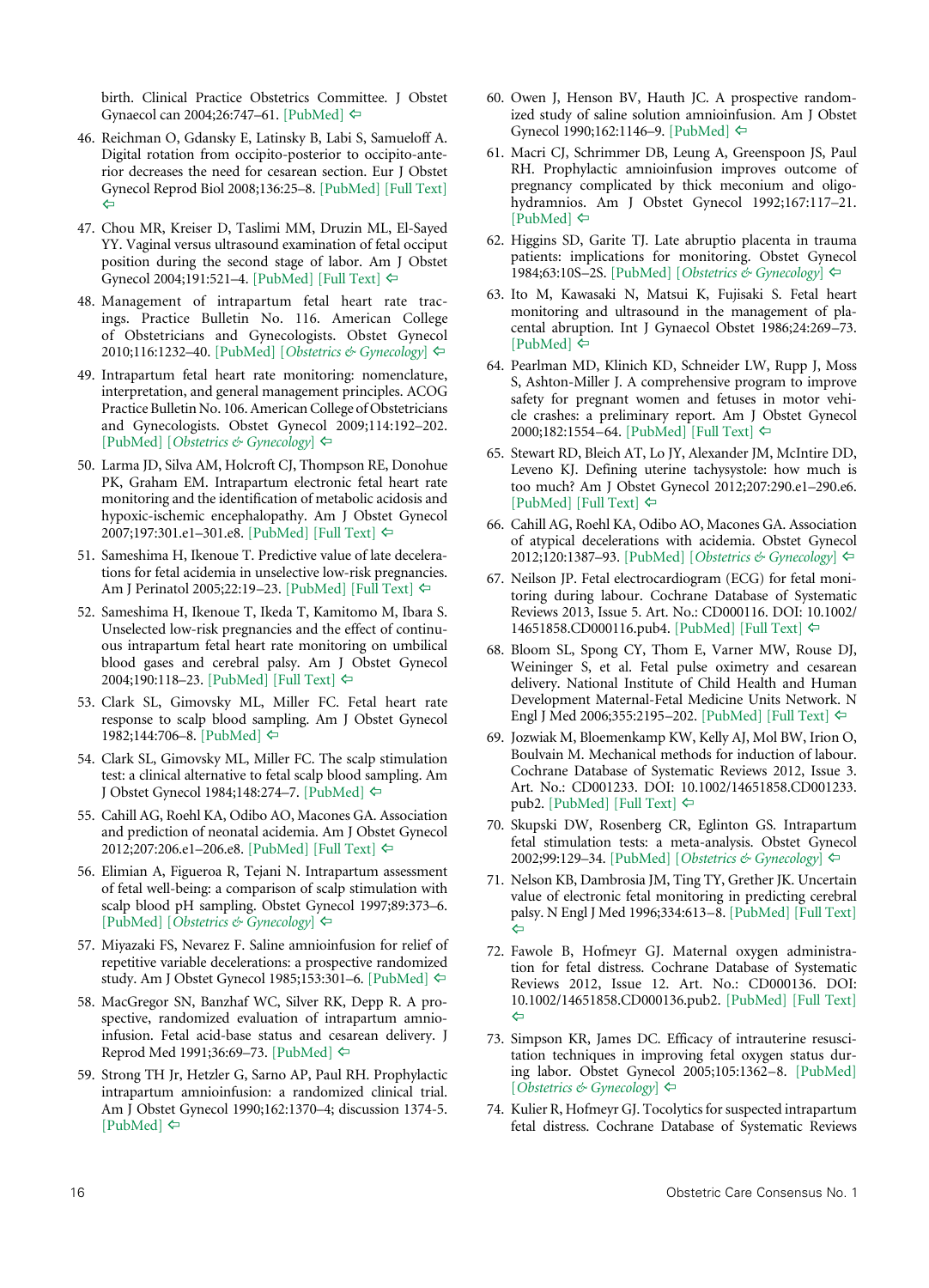1998, Issue 2. Art. No.: CD000035. DOI: 10.1002/14651858. CD000035. [\[PubMed\]](http://www.ncbi.nlm.nih.gov/pubmed/10796094) [\[Full Text\]](http://onlinelibrary.wiley.com/doi/10.1002/14651858.CD000035/full) [^](#page-10-15)

- <span id="page-16-0"></span>75. Garite TJ, Simpson KR. Intrauterine resuscitation during labor. Clin Obstet Gynecol 2011;54:28–39. [\[PubMed\]](http://www.ncbi.nlm.nih.gov/pubmed/21278499) [^](#page-10-16)
- <span id="page-16-6"></span>76. Rayburn WF, Zhang J. Rising rates of labor induction: present concerns and future strategies. Obstet Gynecol 2002;100:164–7. [\[PubMed\]](http://www.ncbi.nlm.nih.gov/pubmed/12100818) [*[Obstetrics & Gynecology](http://journals.lww.com/greenjournal/Fulltext/2002/07000/Rising_Rates_of_Labor_Induction__Present_Concerns.24.aspx)*] [^](#page-11-5)
- <span id="page-16-7"></span>77. Martin JA, Hamilton BE, Ventura SJ, Osterman MJ, Mathews TJ. Births: final data for 2011. Natl Vital Stat Rep  $2013;62(2):1-90. \Leftrightarrow$
- <span id="page-16-8"></span>78. Caughey AB, Nicholson JM, Cheng YW, Lyell DJ, Washington AE. Induction of labor and cesarean delivery by gestational age. Am J Obstet Gynecol 2006;195:700–5.  $[PubMed]$  [\[Full Text\]](http://www.sciencedirect.com/science/article/pii/S000293780600888X)  $\Leftrightarrow$
- <span id="page-16-9"></span>79. Stock SJ, Ferguson E, Duffy A, Ford I, Chalmers J, Norman JE. Outcomes of elective induction of labour compared with expectant management: population based study. BMJ 2012;344:e2838. [\[PubMed\]](http://www.ncbi.nlm.nih.gov/pubmed/22577197) [\[Full Text\]](http://www.ncbi.nlm.nih.gov/pmc/articles/PMC3349781/) [^](#page-11-7)
- 80. Cheng YW, Kaimal AJ, Snowden JM, Nicholson JM, Caughey AB. Induction of labor compared to expectant management in low-risk women and associated perinatal outcomes. Am J Obstet Gynecol 2012;207:502.e1–502.e8.  $[PubMed]$  [\[Full Text\]](http://www.ncbi.nlm.nih.gov/pmc/articles/PMC3719847/)  $\Leftrightarrow$
- 81. Osmundson SS, Ou-Yang RJ, Grobman WA. Elective induction compared with expectant management in nulliparous women with a favorable cervix. Obstet Gynecol 2010;116:601–5. [\[PubMed\]](http://www.ncbi.nlm.nih.gov/pubmed/20733441) [*[Obstetrics & Gynecology](http://journals.lww.com/greenjournal/Fulltext/2010/09000/Elective_Induction_Compared_With_Expectant.8.aspx)*] ⇔
- 82. Darney BG, Snowden JM, Cheng YW, Jacob L, Nicholson JM, Kaimal A, et al. Elective induction of labor at term compared with expectant management: maternal and neonatal outcomes. Obstet Gynecol 2013; DOI: 10.1097/ AOG.0b013e3182a6a4d0. [\[PubMed\]](http://www.ncbi.nlm.nih.gov/pubmed/24084532) [*[Obstetrics &](http://journals.lww.com/greenjournal/Fulltext/2013/10000/Elective_Induction_of_Labor_at_Term_Compared_With.6.aspx) [Gynecology](http://journals.lww.com/greenjournal/Fulltext/2013/10000/Elective_Induction_of_Labor_at_Term_Compared_With.6.aspx)*] [^](#page-11-7)
- <span id="page-16-10"></span>83. Osmundson S, Ou-Yang RJ, Grobman WA. Elective induction compared with expectant management in nulliparous women with an unfavorable cervix. Obstet Gynecol 2011;117:583–7. [\[PubMed\]](http://www.ncbi.nlm.nih.gov/pubmed/21343761) [*[Obstetrics & Gynecology](http://journals.lww.com/greenjournal/Fulltext/2011/03000/Elective_Induction_Compared_With_Expectant.10.aspx)*] [^](#page-11-8)
- <span id="page-16-11"></span>84. Caughey AB, Sundaram V, Kaimal AJ, Gienger A, Cheng YW, McDonald KM, et al. Systematic review: elective induction of labor versus expectant management of pregnancy. Ann Intern Med 2009;151:252–63. [\[PubMed\]](http://www.ncbi.nlm.nih.gov/pubmed/19687492) [\[Full Text\]](http://annals.org/article.aspx?articleid=744663) [^](#page-11-9)
- <span id="page-16-12"></span>85. Gülmezoglu AM, Crowther CA, Middleton P, Heatley E. Induction of labour for improving birth outcomes for women at or beyond term. Cochrane Database of Systematic Reviews 2012, Issue 6. Art. No.: CD004945. DOI: 10.1002/14651858.CD004945.pub3. [\[PubMed\]](http://www.ncbi.nlm.nih.gov/pubmed/22696345) [\[Full](http://onlinelibrary.wiley.com/doi/10.1002/14651858.CD004945.pub3/full) [Text\]](http://onlinelibrary.wiley.com/doi/10.1002/14651858.CD004945.pub3/full)  $\Leftrightarrow$
- <span id="page-16-13"></span>86. Bruckner TA, Cheng YW, Caughey AB. Increased neonatal mortality among normal-weight births beyond 41 weeks of gestation in California. Am J Obstet Gynecol 2008;199:421. e1-421.e7. [\[PubMed\]](http://www.ncbi.nlm.nih.gov/pubmed/18639211) [\[Full Text\]](http://www.sciencedirect.com/science/article/pii/S0002937808005589)  $\Leftrightarrow$
- <span id="page-16-14"></span>87. Rosenstein MG, Cheng YW, Snowden JM, Nicholson JM, Caughey AB. Risk of stillbirth and infant death stratified by gestational age. Obstet Gynecol 2012;120:76–82. [\[PubMed\]](http://www.ncbi.nlm.nih.gov/pubmed/22914394) [*[Obstetrics & Gynecology](http://journals.lww.com/greenjournal/Fulltext/2012/07000/Risk_of_Stillbirth_and_Infant_Death_Stratified_by.14.aspx)*] [^](#page-11-11)
- <span id="page-16-1"></span>88. Hofmeyr GJ, Gülmezoglu AM, Pileggi C. Vaginal misoprostol for cervical ripening and induction of labour. Cochrane Database of Systematic Reviews 2010, Issue 10.

Art. No.: CD000941. DOI: 10.1002/14651858.CD000941. pub2. [\[PubMed\]](http://www.ncbi.nlm.nih.gov/pubmed/20927722) [\[Full Text\]](http://onlinelibrary.wiley.com/doi/10.1002/14651858.CD000941.pub2/full) ⇔

- <span id="page-16-2"></span>89. Delaney S, Shaffer BL, Cheng YW, Vargas J, Sparks TN, Paul K, et al. Labor induction with a Foley balloon inflated to 30 mL compared with 60 mL: a randomized controlled trial. Obstet Gynecol 2010;115:1239–45. [\[PubMed\]](http://www.ncbi.nlm.nih.gov/pubmed/20502296) [*[Obstetrics & Gynecology](http://journals.lww.com/greenjournal/Fulltext/2010/06000/Labor_Induction_With_a_Foley_Balloon_Inflated_to.21.aspx)*] [^](#page-11-1)
- <span id="page-16-3"></span>90. Carbone JF, Tuuli MG, Fogertey PJ, Roehl KA, Macones GA. Combination of Foley bulb and vaginal misoprostol compared with vaginal misoprostol alone for cervical ripening and labor induction: a randomized controlled trial. Obstet Gynecol 2013;121:247–52. [\[PubMed\]](http://www.ncbi.nlm.nih.gov/pubmed/23303106) [*[Obstetrics &](http://journals.lww.com/greenjournal/Fulltext/2013/02000/Combination_of_Foley_Bulb_and_Vaginal_Misoprostol.6.aspx) [Gynecology](http://journals.lww.com/greenjournal/Fulltext/2013/02000/Combination_of_Foley_Bulb_and_Vaginal_Misoprostol.6.aspx)* ←
- <span id="page-16-4"></span>91. Harper LM, Caughey AB, Odibo AO, Roehl KA, Zhao Q, Cahill AG. Normal progress of induced labor. Obstet Gynecol 2012;119:1113–8. [\[PubMed\]](http://www.ncbi.nlm.nih.gov/pubmed/22569121) [*[Obstetrics &](http://journals.lww.com/greenjournal/Fulltext/2012/06000/Normal_Progress_of_Induced_Labor.7.aspx) [Gynecology](http://journals.lww.com/greenjournal/Fulltext/2012/06000/Normal_Progress_of_Induced_Labor.7.aspx)*] ⇔
- <span id="page-16-5"></span>92. Rouse DJ, Owen J, Hauth JC. Criteria for failed labor induction: prospective evaluation of a standardized protocol. Obstet Gynecol 2000;96:671–7. [\[PubMed\]](http://www.ncbi.nlm.nih.gov/pubmed/11042299) [*[Obstetrics &](http://journals.lww.com/greenjournal/Fulltext/2000/11000/Criteria_for_Failed_Labor_Induction__Prospective.6.aspx) [Gynecology](http://journals.lww.com/greenjournal/Fulltext/2000/11000/Criteria_for_Failed_Labor_Induction__Prospective.6.aspx)*] ⇔
- 93. Simon CE, Grobman WA. When has an induction failed? Obstet Gynecol 2005;105:705–9. [\[PubMed\]](http://www.ncbi.nlm.nih.gov/pubmed/15802394) [*[Obstetrics &](http://journals.lww.com/greenjournal/Fulltext/2005/04000/When_Has_an_Induction_Failed_.5.aspx) [Gynecology](http://journals.lww.com/greenjournal/Fulltext/2005/04000/When_Has_an_Induction_Failed_.5.aspx)* ←
- 94. Rouse DJ, Weiner SJ, Bloom SL, Varner MW, Spong CY, Ramin SM, et al. Failed labor induction: toward an objective diagnosis. Eunice Kennedy Shriver National Institute of Child Health and Human Development (NICHD) Maternal-Fetal Medicine Units Network (MFMU). Obstet Gynecol 2011;117:267–72. [\[PubMed\]](http://www.ncbi.nlm.nih.gov/pubmed/21252738) [*[Obstetrics &](http://journals.lww.com/greenjournal/Fulltext/2011/02000/Failed_Labor_Induction__Toward_an_Objective.10.aspx) [Gynecology](http://journals.lww.com/greenjournal/Fulltext/2011/02000/Failed_Labor_Induction__Toward_an_Objective.10.aspx)*] ⇔
- <span id="page-16-15"></span>95. Lee HC, El-Sayed YY, Gould JB. Population trends in cesarean delivery for breech presentation in the United States, 1997-2003. Am J Obstet Gynecol 2008;199:59.e1–59.e8.  $[PubMed]$   $[Full Text] \Leftrightarrow$  $[Full Text] \Leftrightarrow$
- <span id="page-16-16"></span>96. Clock C, Kurtzman J, White J, Chung JH. Cesarean risk after successful external cephalic version: a matched, retrospective analysis. J Perinatol 2009;29:96–100. [\[PubMed\]](http://www.ncbi.nlm.nih.gov/pubmed/19129796)  $[Full Text] \Leftrightarrow$  $[Full Text] \Leftrightarrow$
- <span id="page-16-17"></span>97. Mode of term singleton breech delivery. ACOG Committee Opinion No. 340. American College of Obstetricians and Gynecologists. Obstet Gynecol 2006;108:235–7. [\[PubMed\]](http://www.ncbi.nlm.nih.gov/pubmed/16816088) [*[Obstetrics & Gynecology](http://journals.lww.com/greenjournal/Citation/2006/07000/ACOG_Committee_Opinion_No__340__Mode_of_Term.58.aspx)*] [^](#page-12-2)
- <span id="page-16-18"></span>98. Yoshida M, Matsuda H, Kawakami Y, Hasegawa Y, Yoshinaga Y, Hayata E, et al. Effectiveness of epidural anesthesia for external cephalic version (ECV). J Perinatol 2010;30:580–3. [\[PubMed\]](http://www.ncbi.nlm.nih.gov/pubmed/20485361) [^](#page-12-3)
- <span id="page-16-19"></span>99. American College of Obstetricians and Gynecologists. Fetal macrosomia. ACOG Practice Bulletin 22. Washington, DC:  $ACOG$ ; 2000.
- <span id="page-16-20"></span>100. Rouse DJ, Owen J, Goldenberg RL, Cliver SP. The effectiveness and costs of elective cesarean delivery for fetal macrosomia diagnosed by ultrasound. JAMA 1996;276:1480–6. [\[PubMed\]](http://www.ncbi.nlm.nih.gov/pubmed/8903259)  $\Leftrightarrow$
- <span id="page-16-21"></span>101. Little SE, Edlow AG, Thomas AM, Smith NA. Estimated fetal weight by ultrasound: a modifiable risk factor for cesarean delivery? Am J Obstet Gynecol 2012;207:309. e1-309.e6. [\[PubMed\]](http://www.ncbi.nlm.nih.gov/pubmed/22902073) [\[Full Text\]](http://www.sciencedirect.com/science/article/pii/S0002937812007193) ⇔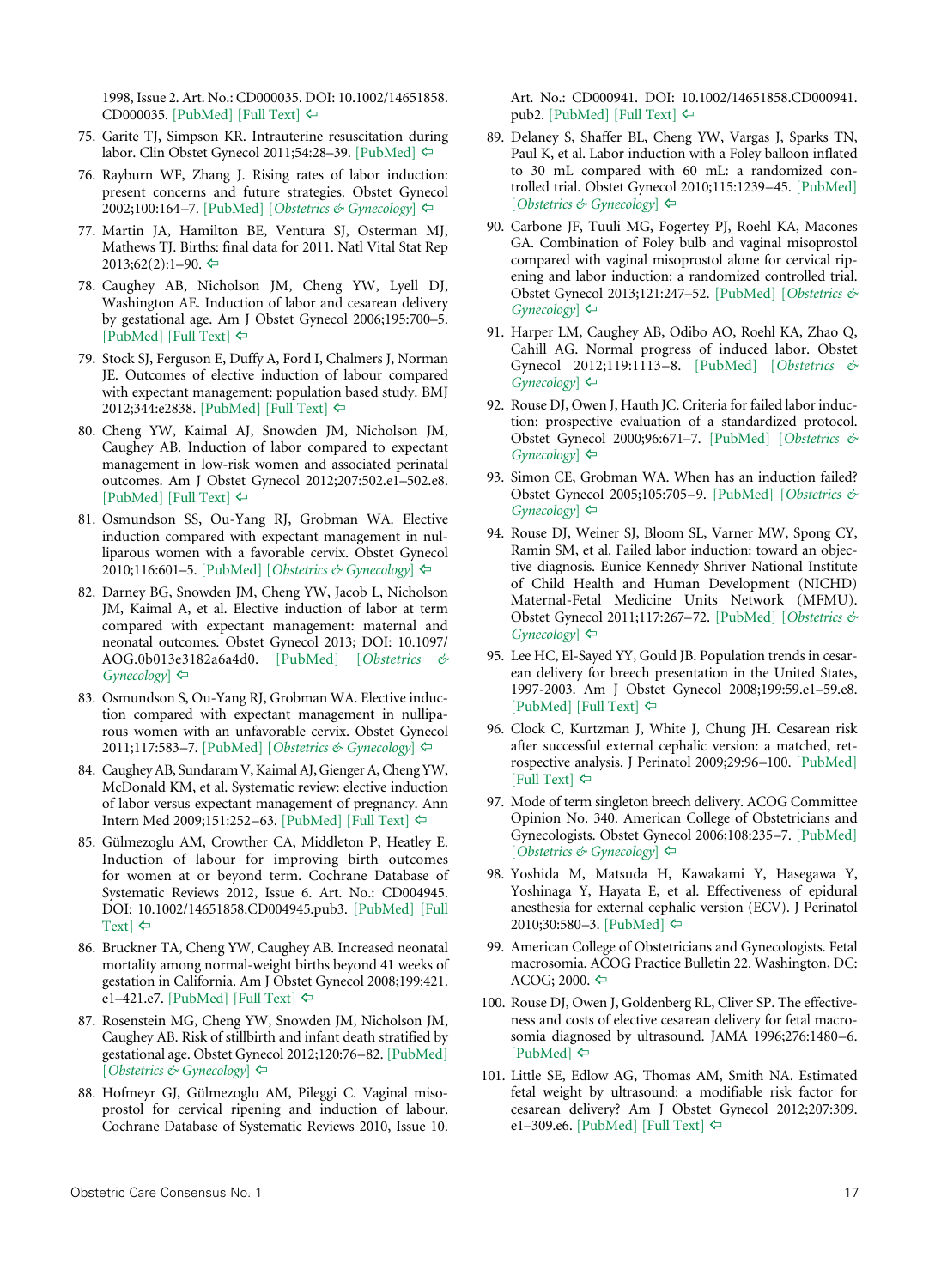- <span id="page-17-8"></span>102. Stotland NE, Hopkins LM, Caughey AB. Gestational weight gain, macrosomia, and risk of cesarean birth in nondiabetic nulliparas. Obstet Gynecol 2004;104:671–7. [\[PubMed\]](http://www.ncbi.nlm.nih.gov/pubmed/15458884) [*[Obstetrics & Gynecology](http://journals.lww.com/greenjournal/Fulltext/2004/10000/Gestational_Weight_Gain,_Macrosomia,_and_Risk_of.5.aspx)*] [^](#page-12-7)
- <span id="page-17-9"></span>103. Durie DE, Thornburg LL, Glantz JC. Effect of secondtrimester and third-trimester rate of gestational weight gain on maternal and neonatal outcomes. Obstet Gynecol 2011;118:569–75. [\[PubMed\]](http://www.ncbi.nlm.nih.gov/pubmed/21860285) [*[Obstetrics & Gynecology](http://journals.lww.com/greenjournal/Fulltext/2011/09000/Effect_of_Second_Trimester_and_Third_Trimester.11.aspx)*] [^](#page-12-8)
- <span id="page-17-0"></span>104. Weight gain during pregnancy. Committee Opinion No. 548. American College of Obstetricians and Gynecologists. Obstet Gynecol 2013;121:210–2. [\[PubMed\]](http://www.ncbi.nlm.nih.gov/pubmed/23262962) [*[Obstetrics &](http://journals.lww.com/greenjournal/Fulltext/2013/01000/Committee_Opinion_No__548___Weight_Gain_During.47.aspx)  [Gynecology](http://journals.lww.com/greenjournal/Fulltext/2013/01000/Committee_Opinion_No__548___Weight_Gain_During.47.aspx)*] ⇔
- <span id="page-17-1"></span>105. Lee HC, Gould JB, Boscardin WJ, El-Sayed YY, Blumenfeld YJ. Trends in cesarean delivery for twin births in the United States: 1995-2008. Obstet Gynecol 2011;118:1095–101. [\[PubMed\]](http://www.ncbi.nlm.nih.gov/pubmed/22015878) [*[Obstetrics & Gynecology](http://journals.lww.com/greenjournal/Fulltext/2011/11000/Trends_in_Cesarean_Delivery_for_Twin_Births_in_the.18.aspx)*] [^](#page-12-10)
- <span id="page-17-2"></span>106. Barrett JF, Hannah ME, Hutton EK, Willan AR, Allen AC, Armson BA, et al. A randomized trial of planned cesarean or vaginal delivery for twin pregnancy. Twin Birth Study Collaborative Group. N Engl J Med 2013;369:1295–305. [\[PubMed\]](http://www.ncbi.nlm.nih.gov/pubmed/24088091) [\[Full Text\]](http://www.nejm.org/doi/full/10.1056/NEJMoa1214939#t=article)  $\Leftrightarrow$
- <span id="page-17-3"></span>107. Sheffield JS, Hill JB, Hollier LM, Laibl VR, Roberts SW, Sanchez PJ, et al. Valacyclovir prophylaxis to prevent recurrent herpes at delivery: a randomized clinical trial [published erratum appears in Obstet Gynecol 2006;108:695]. Obstet Gynecol 2006;108:141–7. [\[PubMed\]](http://www.ncbi.nlm.nih.gov/pubmed/16816068) [*[Obstetrics &](http://journals.lww.com/greenjournal/Fulltext/2006/07000/Valacyclovir_Prophylaxis_to_Prevent_Recurrent.23.aspx)  [Gynecology](http://journals.lww.com/greenjournal/Fulltext/2006/07000/Valacyclovir_Prophylaxis_to_Prevent_Recurrent.23.aspx)*] ⇔
- <span id="page-17-4"></span>108. Watts DH, Brown ZA, Money D, Selke S, Huang ML, Sacks SL, et al. A double-blind, randomized, placebo-controlled trial of acyclovir in late pregnancy for the reduction of herpes simplex virus shedding and cesarean delivery. Am J Obstet Gynecol 2003;188:836–43. [\[PubMed\]](http://www.ncbi.nlm.nih.gov/pubmed/12634667) [\[Full Text\]](http://www.sciencedirect.com/science/article/pii/S0002937802713264) [^](#page-12-12)
- <span id="page-17-5"></span>109. Little SE, Caughey AB. Acyclovir prophylaxis for pregnant women with a known history of herpes simplex virus: a cost-effectiveness analysis. Am J Obstet Gynecol 2005;193:1274-9[. \[PubMed\]](http://www.ncbi.nlm.nih.gov/pubmed/16157151) [\[Full Text\]](http://www.sciencedirect.com/science/article/pii/S0002937805007210) ⇔
- <span id="page-17-6"></span>110. Management of herpes in pregnancy. ACOG Practice Bulletin No. 82. American College of Obstetricians and Gynecologists. Obstet Gynecol 2007;109:1489–98. [\[PubMed\]](http://www.ncbi.nlm.nih.gov/pubmed/17569194) [*[Obstetrics & Gynecology](http://journals.lww.com/greenjournal/Citation/2007/06000/ACOG_Practice_Bulletin_No__82__Management_of.50.aspx)*] [^](#page-12-14)
- <span id="page-17-7"></span>111. Hodnett ED, Gates S, Hofmeyr GJ, Sakala C. Continuous support for women during childbirth. Cochrane Database of Systematic Reviews 2013, Issue 7. Art. No.: CD003766. DOI: 10.1002/14651858.CD003766.pub5. [\[PubMed\]](http://www.ncbi.nlm.nih.gov/pubmed/23857334) [\[Full](http://onlinelibrary.wiley.com/doi/10.1002/14651858.CD003766.pub5/full)  [Text\]](http://onlinelibrary.wiley.com/doi/10.1002/14651858.CD003766.pub5/full)  $\Leftrightarrow$
- <span id="page-17-10"></span>112. Chaillet N, Dumont A. Evidence-based strategies for reducing cesarean section rates: a meta-analysis. Birth 2007;34:53–64[. \[PubMed\]](http://www.ncbi.nlm.nih.gov/pubmed/17324180) [\[Full Text\]](http://onlinelibrary.wiley.com/doi/10.1111/j.1523-536X.2006.00146.x/full) ⇔
- <span id="page-17-11"></span>113. Murthy K, Grobman WA, Lee TA, Holl JL. Obstetricians' rising liability insurance premiums and inductions at late preterm gestations. Med Care 2009;47:425–30. [\[PubMed\]](http://www.ncbi.nlm.nih.gov/pubmed/19238104)   $\Leftarrow$
- <span id="page-17-12"></span>114. Yang YT, Mello MM, Subramanian SV, Studdert DM. Relationship between malpractice litigation pressure and rates of cesarean section and vaginal birth after cesarean section. Med Care 2009;47:234–42. [\[PubMed\]](http://www.ncbi.nlm.nih.gov/pubmed/19169125) [\[Full Text\]](http://www.ncbi.nlm.nih.gov/pmc/articles/PMC3096673/)   $\leftarrow$